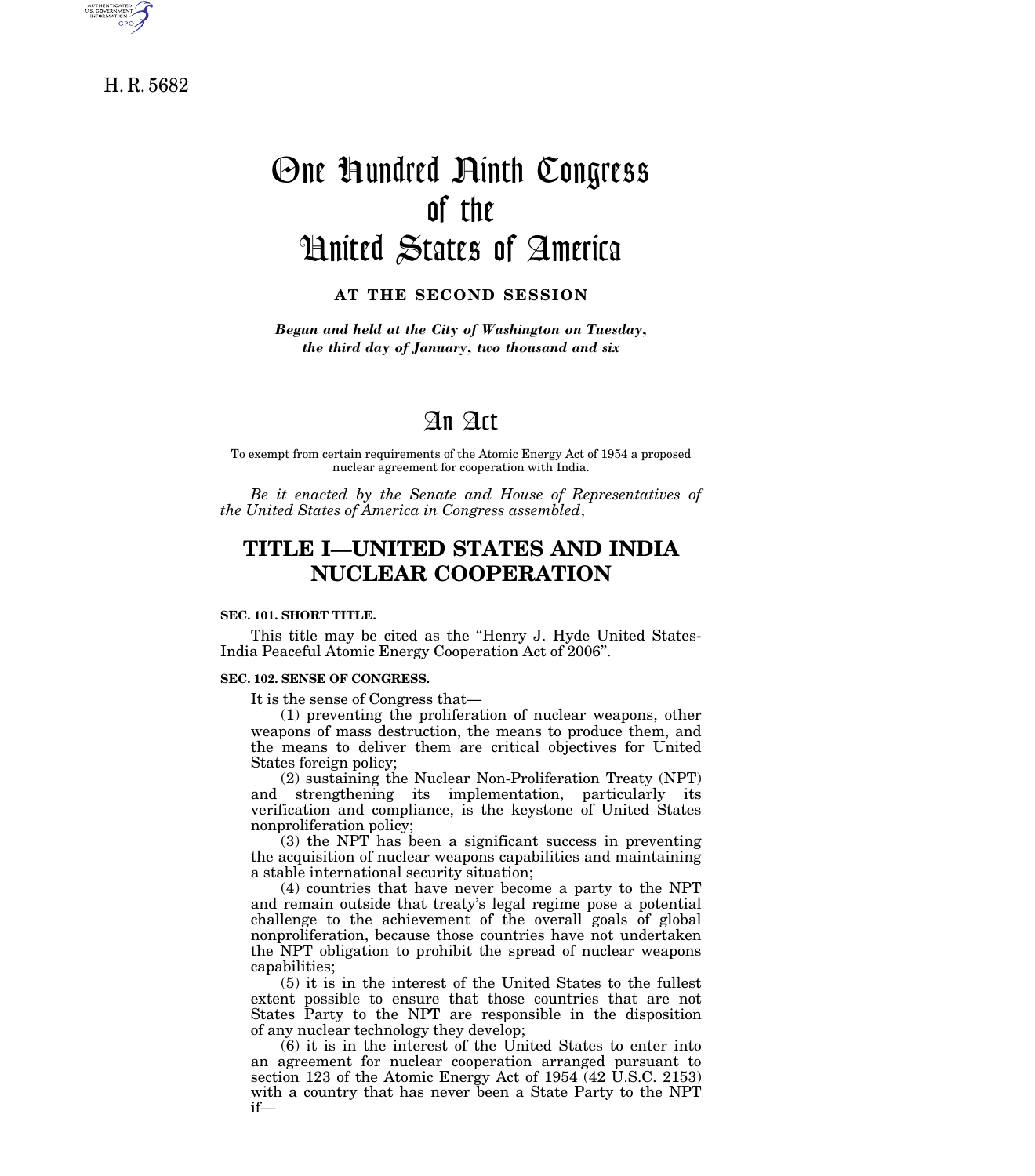(A) the country has demonstrated responsible behavior with respect to the nonproliferation of technology related to nuclear weapons and the means to deliver them;

(B) the country has a functioning and uninterrupted democratic system of government, has a foreign policy that is congruent to that of the United States, and is working with the United States on key foreign policy initiatives related to nonproliferation;

(C) such cooperation induces the country to promulgate and implement substantially improved protections against the proliferation of technology related to nuclear weapons and the means to deliver them, and to refrain from actions that would further the development of its nuclear weapons program; and

(D) such cooperation will induce the country to give greater political and material support to the achievement of United States global and regional nonproliferation objectives, especially with respect to dissuading, isolating, and, if necessary, sanctioning and containing states that sponsor terrorism and terrorist groups that are seeking to acquire a nuclear weapons capability or other weapons of mass destruction capability and the means to deliver such weapons;

(7) the United States should continue its policy of engagement, collaboration, and exchanges with and between India and Pakistan;

(8) strong bilateral relations with India are in the national interest of the United States;

(9) the United States and India share common democratic values and the potential for increasing and sustained economic engagement;

(10) commerce in civil nuclear energy with India by the United States and other countries has the potential to benefit the people of all countries;

(11) such commerce also represents a significant change in United States policy regarding commerce with countries that are not States Party to the NPT, which remains the foundation of the international nonproliferation regime;

(12) any commerce in civil nuclear energy with India by the United States and other countries must be achieved in a manner that minimizes the risk of nuclear proliferation or regional arms races and maximizes India's adherence to international nonproliferation regimes, including, in particular, the guidelines of the Nuclear Suppliers Group (NSG); and

(13) the United States should not seek to facilitate or encourage the continuation of nuclear exports to India by any other party if such exports are terminated under United States law.

#### **SEC. 103. STATEMENTS OF POLICY.**

(a) IN GENERAL.—The following shall be the policies of the United States:

(1) Oppose the development of a capability to produce nuclear weapons by any non-nuclear weapon state, within or outside of the NPT.

(2) Encourage States Party to the NPT to interpret the right to "develop research, production and use of nuclear energy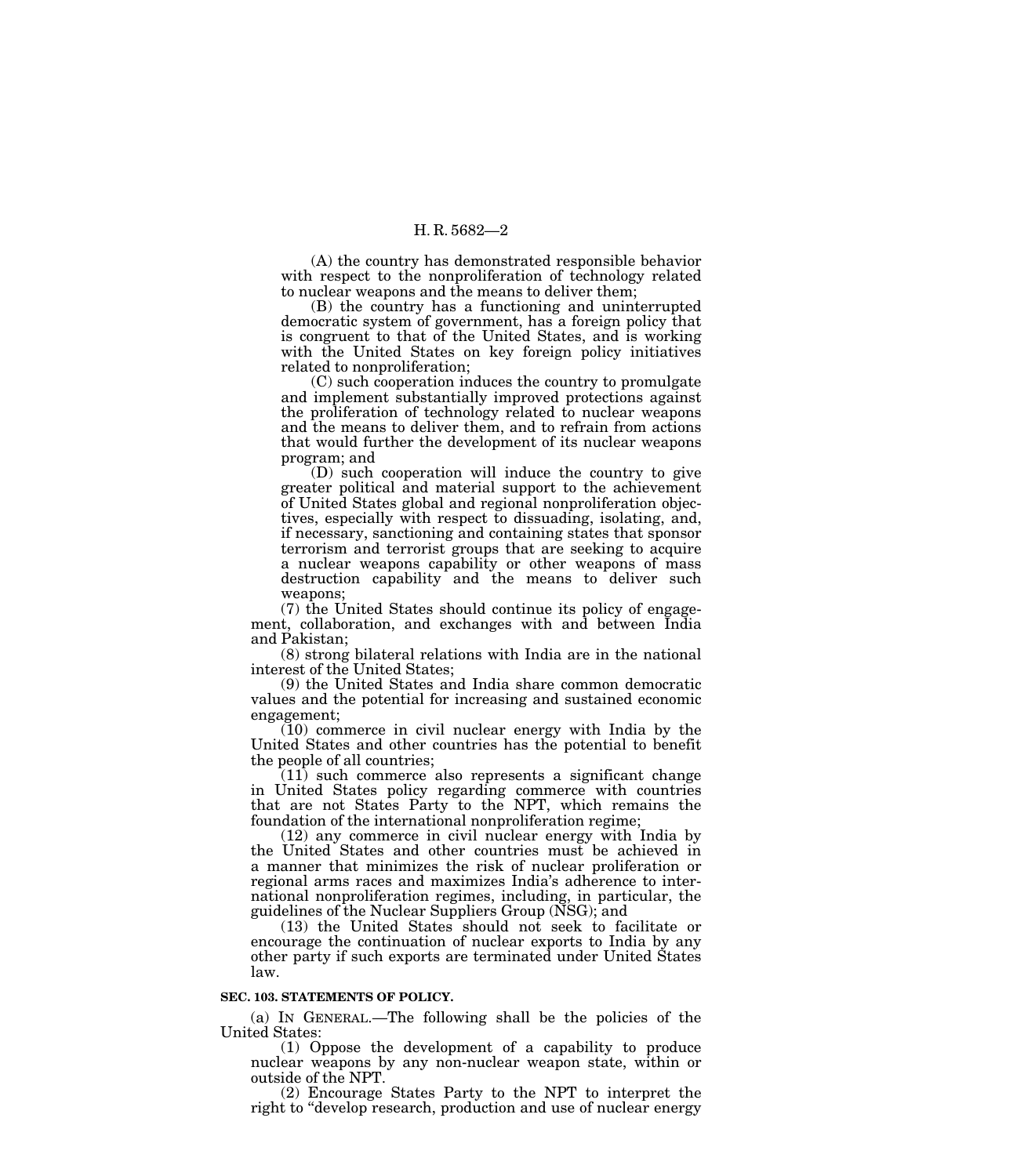for peaceful purposes'', as set forth in Article IV of the NPT, as being a right that applies only to the extent that it is consistent with the object and purpose of the NPT to prevent the spread of nuclear weapons and nuclear weapons capabilities, including by refraining from all nuclear cooperation with any State Party that the International Atomic Energy Agency (IAEA) determines is not in full compliance with its NPT obligations, including its safeguards obligations.

(3) Act in a manner fully consistent with the Guidelines for Nuclear Transfers and the Guidelines for Transfers of Nuclear-Related Dual-Use Equipment, Materials, Software and Related Technology developed by the NSG, and decisions related to the those guidelines, and the rules and practices regarding NSG decisionmaking.

(4) Strengthen the NSG guidelines and decisions concerning consultation by members regarding violations of supplier and recipient understandings by instituting the practice of a timely and coordinated response by NSG members to all such violations, including termination of nuclear transfers to an involved recipient, that discourages individual NSG members from continuing cooperation with such recipient until such time as a consensus regarding a coordinated response has been achieved.

(5) Given the special sensitivity of equipment and technologies related to the enrichment of uranium, the reprocessing of spent nuclear fuel, and the production of heavy water, work with members of the NSG, individually and collectively, to further restrict the transfers of such equipment and technologies, including to India.

(6) Seek to prevent the transfer to a country of nuclear equipment, materials, or technology from other participating governments in the NSG or from any other source if nuclear transfers to that country are suspended or terminated pursuant to this title, the Atomic Energy Act of 1954 (42 U.S.C. 2011 et seq.), or any other United States law.

(b) WITH RESPECT TO SOUTH ASIA.—The following shall be the policies of the United States with respect to South Asia:

(1) Achieve, at the earliest possible date, a moratorium on the production of fissile material for nuclear explosive purposes by India, Pakistan, and the People's Republic of China.

(2) Achieve, at the earliest possible date, the conclusion and implementation of a treaty banning the production of fissile material for nuclear weapons to which both the United States and India become parties.

(3) Secure India's—

(A) full participation in the Proliferation Security Initiative;

(B) formal commitment to the Statement of Interdiction Principles of such Initiative;

(C) public announcement of its decision to conform its export control laws, regulations, and policies with the Australia Group and with the Guidelines, Procedures, Criteria, and Control Lists of the Wassenaar Arrangement;

(D) demonstration of satisfactory progress toward implementing the decision described in subparagraph (C); and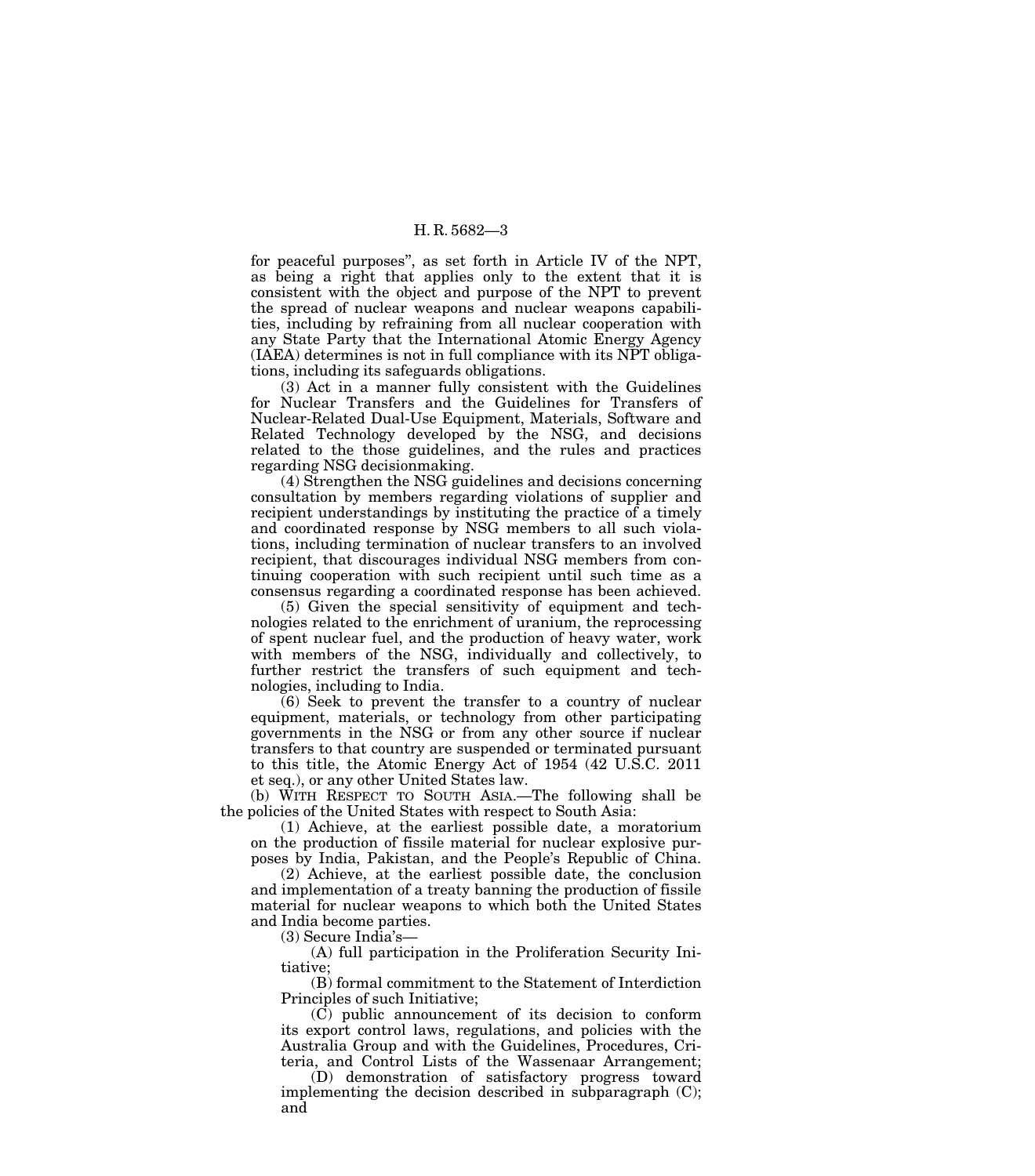(E) ratification of or accession to the Convention on Supplementary Compensation for Nuclear Damage, done at Vienna on September 12, 1997.

(4) Secure India's full and active participation in United States efforts to dissuade, isolate, and, if necessary, sanction and contain Iran for its efforts to acquire weapons of mass destruction, including a nuclear weapons capability and the capability to enrich uranium or reprocess nuclear fuel, and the means to deliver weapons of mass destruction.

(5) Seek to halt the increase of nuclear weapon arsenals in South Asia and to promote their reduction and eventual elimination.

(6) Ensure that spent fuel generated in India's civilian nuclear power reactors is not transferred to the United States except pursuant to the Congressional review procedures required under section 131 f. of the Atomic Energy Act of 1954 (42 U.S.C. 2160 (f)).

(7) Pending implementation of the multilateral moratorium described in paragraph (1) or the treaty described in paragraph (2), encourage India not to increase its production of fissile material at unsafeguarded nuclear facilities.

(8) Ensure that any safeguards agreement or Additional Protocol to which India is a party with the IAEA can reliably safeguard any export or reexport to India of any nuclear materials and equipment.

(9) Ensure that the text and implementation of any agreement for cooperation with India arranged pursuant to section 123 of the Atomic Energy Act of 1954 (42 U.S.C. 2153) meet the requirements set forth in subsections a.(1) and a.(3) through a.(9) of such section.

(10) Any nuclear power reactor fuel reserve provided to the Government of India for use in safeguarded civilian nuclear facilities should be commensurate with reasonable reactor operating requirements.

#### **SEC. 104. WAIVER AUTHORITY AND CONGRESSIONAL APPROVAL.**

(a) IN GENERAL.—If the President makes the determination described in subsection (b), the President may—

(1) exempt a proposed agreement for cooperation with India arranged pursuant to section 123 of the Atomic Energy Act of 1954 (42 U.S.C. 2153) from the requirement of subsection a.(2) of such section;

(2) waive the application of section 128 of the Atomic Energy Act of 1954 (42 U.S.C. 2157) with respect to exports to India; and

(3) waive with respect to India the application of—

 $(A)$  section 129 a. $(1)(D)$  of the Atomic Energy Act of 1954 (42 U.S.C. 2158(a)(1)(D)); and

(B) section 129 of such Act (42 U.S.C. 2158) regarding any actions that occurred before July 18, 2005.

(b) DETERMINATION BY THE PRESIDENT.—The determination referred to in subsection (a) is a determination by the President that the following actions have occurred:

(1) India has provided the United States and the IAEA with a credible plan to separate civil and military nuclear facilities, materials, and programs, and has filed a declaration regarding its civil facilities and materials with the IAEA.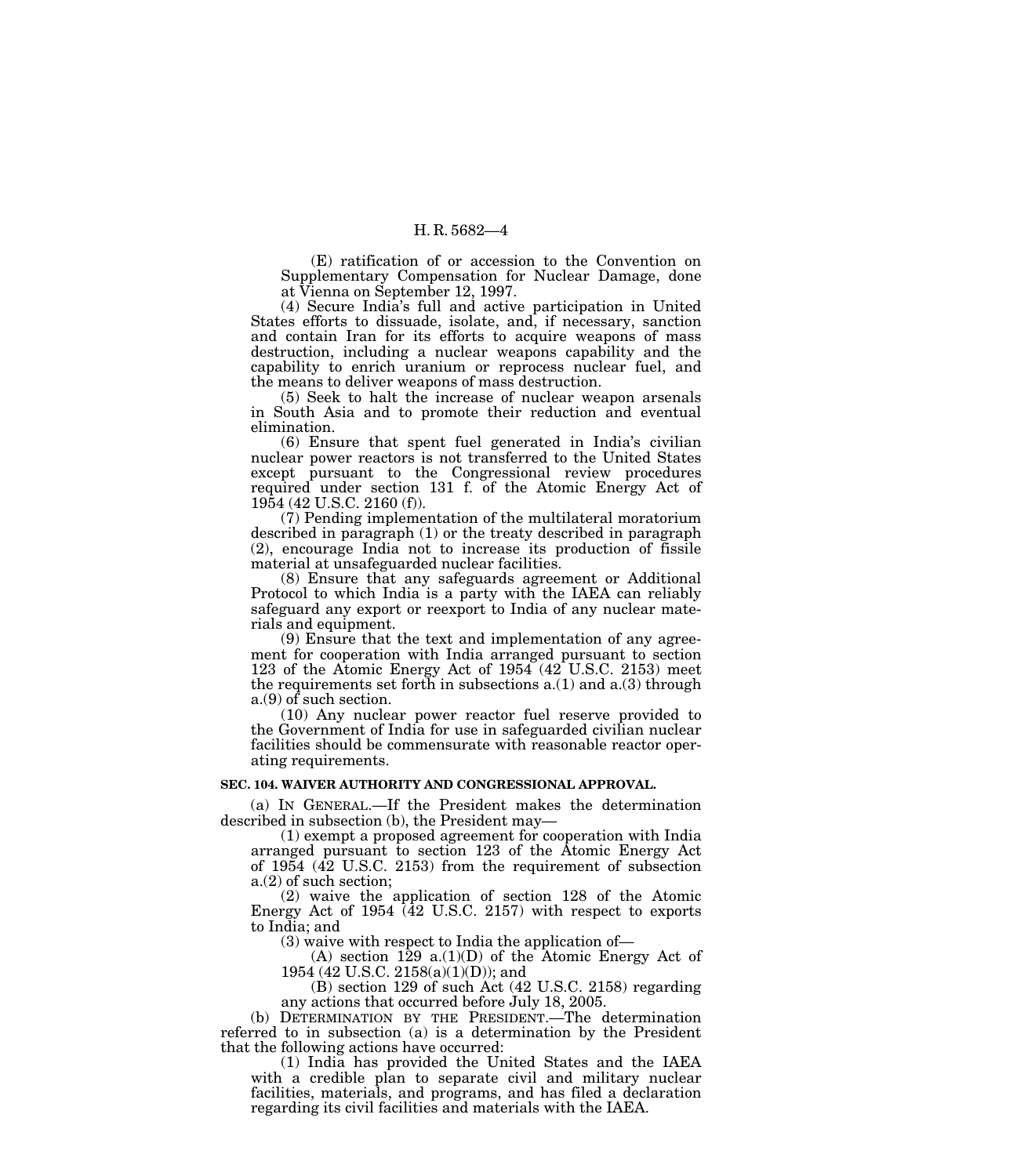(2) India and the IAEA have concluded all legal steps required prior to signature by the parties of an agreement requiring the application of IAEA safeguards in perpetuity in accordance with IAEA standards, principles, and practices (including IAEA Board of Governors Document GOV/1621 (1973)) to India's civil nuclear facilities, materials, and programs as declared in the plan described in paragraph (1), including materials used in or produced through the use of India's civil nuclear facilities.

(3) India and the IAEA are making substantial progress toward concluding an Additional Protocol consistent with IAEA principles, practices, and policies that would apply to India's civil nuclear program.

(4) India is working actively with the United States for the early conclusion of a multilateral treaty on the cessation of the production of fissile materials for use in nuclear weapons or other nuclear explosive devices.

(5) India is working with and supporting United States and international efforts to prevent the spread of enrichment and reprocessing technology to any state that does not already possess full-scale, functioning enrichment or reprocessing plants.

(6) India is taking the necessary steps to secure nuclear and other sensitive materials and technology, including through—

(A) the enactment and effective enforcement of comprehensive export control legislation and regulations;

(B) harmonization of its export control laws, regulations, policies, and practices with the guidelines and practices of the Missile Technology Control Regime (MTCR) and the NSG; and

(C) adherence to the MTCR and the NSG in accordance with the procedures of those regimes for unilateral adherence.

(7) The NSG has decided by consensus to permit supply to India of nuclear items covered by the guidelines of the NSG.

(c) SUBMISSION TO CONGRESS.—

(1) IN GENERAL.—The President shall submit to the appropriate congressional committees the determination made pursuant to subsection (b), together with a report detailing the basis for the determination.

(2) INFORMATION TO BE INCLUDED.—To the fullest extent available to the United States, the report referred to in paragraph (1) shall include the following information:

(A) A summary of the plan provided by India to the United States and the IAEA to separate India's civil and military nuclear facilities, materials, and programs, and the declaration made by India to the IAEA identifying India's civil facilities to be placed under IAEA safeguards, including an analysis of the credibility of such plan and declaration, together with copies of the plan and declaration.

(B) A summary of the agreement that has been entered into between India and the IAEA requiring the application of safeguards in accordance with IAEA practices to India's civil nuclear facilities as declared in the plan described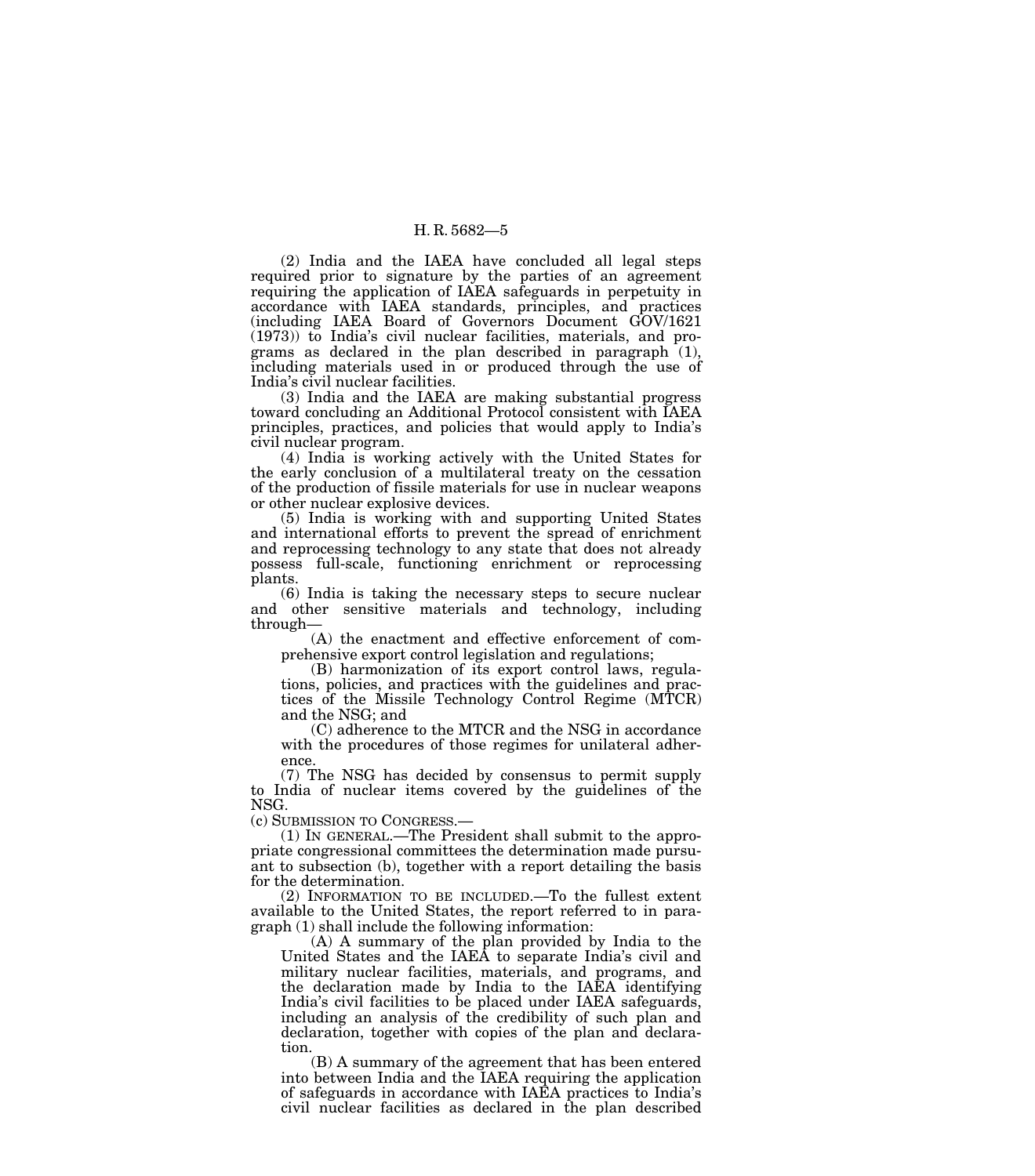in subparagraph (A), together with a copy of the agreement, and a description of the progress toward its full implementation.

(C) A summary of the progress made toward conclusion and implementation of an Additional Protocol between India and the IAEA, including a description of the scope of such Additional Protocol.

(D) A description of the steps that India is taking to work with the United States for the conclusion of a multilateral treaty banning the production of fissile material for nuclear weapons, including a description of the steps that the United States has taken and will take to encourage India to identify and declare a date by which India would be willing to stop production of fissile material for nuclear weapons unilaterally or pursuant to a multilateral moratorium or treaty.

(E) A description of the steps India is taking to prevent the spread of nuclear-related technology, including enrichment and reprocessing technology or materials that can be used to acquire a nuclear weapons capability, as well as the support that India is providing to the United States to further United States objectives to restrict the spread of such technology.

(F) A description of the steps that India is taking to secure materials and technology applicable for the development, acquisition, or manufacture of weapons of mass destruction and the means to deliver such weapons through the application of comprehensive export control legislation and regulations, and through harmonization with and adherence to MTCR, NSG, Australia Group, and Wassenaar Arrangement guidelines, compliance with United Nations Security Council Resolution 1540, and participation in the Proliferation Security Initiative.

 $(G)$  A description and assessment of the specific measures that India has taken to fully and actively participate in United States and international efforts to dissuade, isolate, and, if necessary, sanction and contain Iran for its efforts to acquire weapons of mass destruction, including a nuclear weapons capability and the capability to enrich uranium or reprocess nuclear fuel and the means to deliver weapons of mass destruction.

(H) A description of the decision of the NSG relating to nuclear cooperation with India, including whether nuclear cooperation by the United States under an agreement for cooperation arranged pursuant to section 123 of the Atomic Energy Act of 1954 (42 U.S.C. 2153) is consistent with the decision, practices, and policies of the NSG.

(I) A description of the scope of peaceful cooperation envisioned by the United States and India that will be implemented under the agreement for nuclear cooperation, including whether such cooperation will include the provision of enrichment and reprocessing technology.

(J) A description of the steps taken to ensure that proposed United States civil nuclear cooperation with India will not in any way assist India's nuclear weapons program. (d) RESTRICTIONS ON NUCLEAR TRANSFERS.—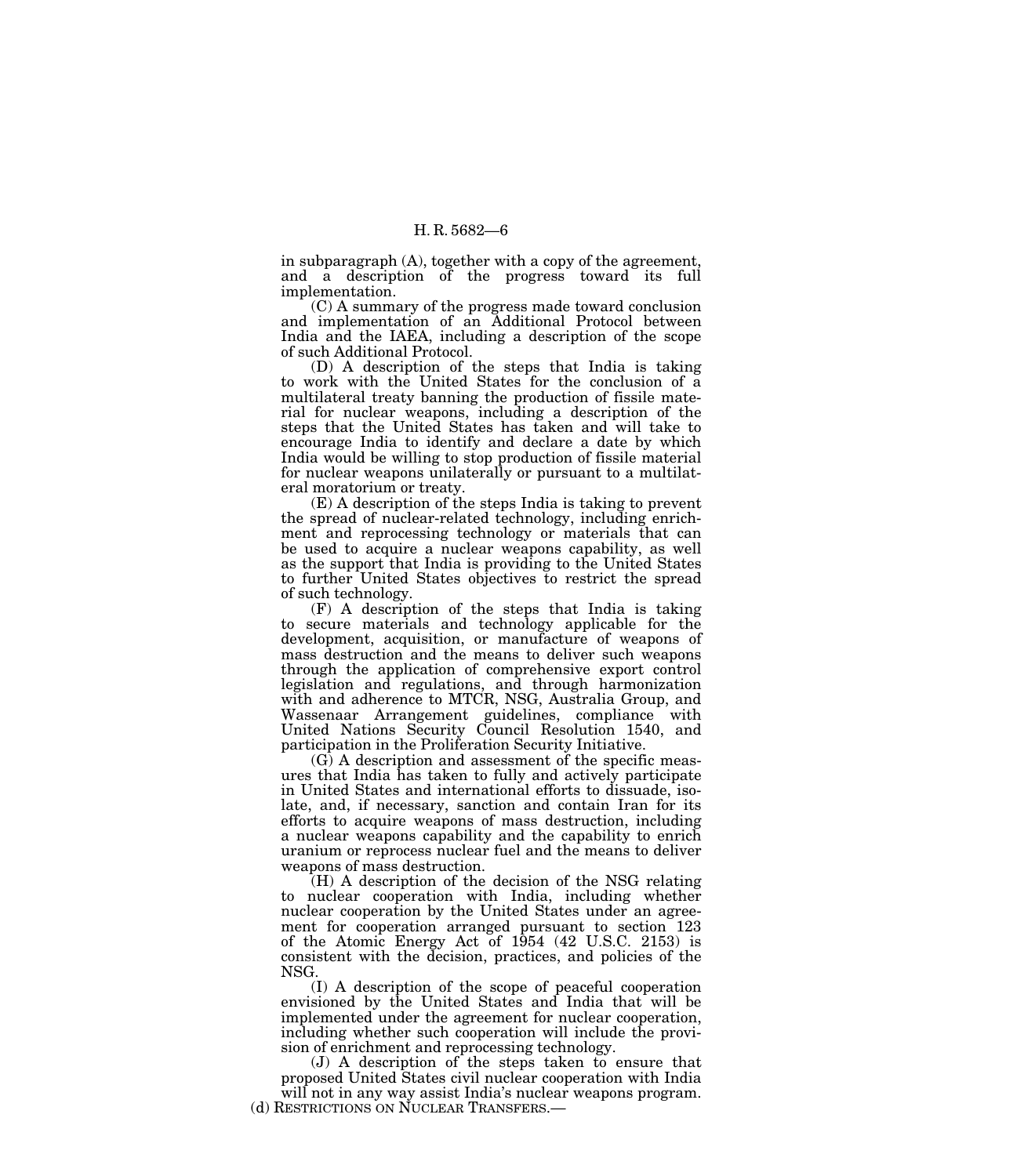(1) IN GENERAL.—Pursuant to the obligations of the United States under Article I of the NPT, nothing in this title constitutes authority to carry out any civil nuclear cooperation between the United States and a country that is not a nuclearweapon State Party to the NPT that would in any way assist, encourage, or induce that country to manufacture or otherwise acquire nuclear weapons or nuclear explosive devices.

(2) NSG TRANSFER GUIDELINES.—Notwithstanding the entry into force of an agreement for cooperation with India arranged pursuant to section 123 of the Atomic Energy Act of  $1954$  ( $42$  U.S.C. 2153) and pursuant to this title, no item subject to such agreement or subject to the transfer guidelines of the NSG, or to NSG decisions related thereto, may be transferred to India if such transfer would be inconsistent with the transfer guidelines of the NSG in effect on the date of the transfer.

(3) TERMINATION OF NUCLEAR TRANSFERS TO INDIA.—

(A) IN GENERAL.—Notwithstanding the entry into force of an agreement for cooperation with India arranged pursuant to section 123 of the Atomic Energy Act of 1954 (42 U.S.C. 2153) and pursuant to this title, and except as provided under subparagraph (B), exports of nuclear and nuclear-related material, equipment, or technology to India shall be terminated if there is any materially significant transfer by an Indian person of—

(i) nuclear or nuclear-related material, equipment, or technology that is not consistent with NSG guidelines or decisions, or

(ii) ballistic missiles or missile-related equipment or technology that is not consistent with MTCR guidelines,

unless the President determines that cessation of such exports would be seriously prejudicial to the achievement of United States nonproliferation objectives or otherwise jeopardize the common defense and security.

(B) EXCEPTION.—The President may choose not to terminate exports of nuclear and nuclear-related material, equipment, and technology to India under subparagraph  $(A)$  if—

(i) the transfer covered under such subparagraph was made without the knowledge of the Government of India;

(ii) at the time of the transfer, either the Government of India did not own, control, or direct the Indian person that made the transfer or the Indian person that made the transfer is a natural person who acted without the knowledge of any entity described in subparagraph  $(B)$  or  $(C)$  of section 110(5); and

(iii) the President certifies to the appropriate congressional committees that the Government of India has taken or is taking appropriate judicial or other enforcement actions against the Indian person with respect to such transfer.

(4) EXPORTS, REEXPORTS, TRANSFERS, AND RETRANSFERS TO INDIA RELATED TO ENRICHMENT, REPROCESSING, AND HEAVY WATER PRODUCTION.—

(A) IN GENERAL.—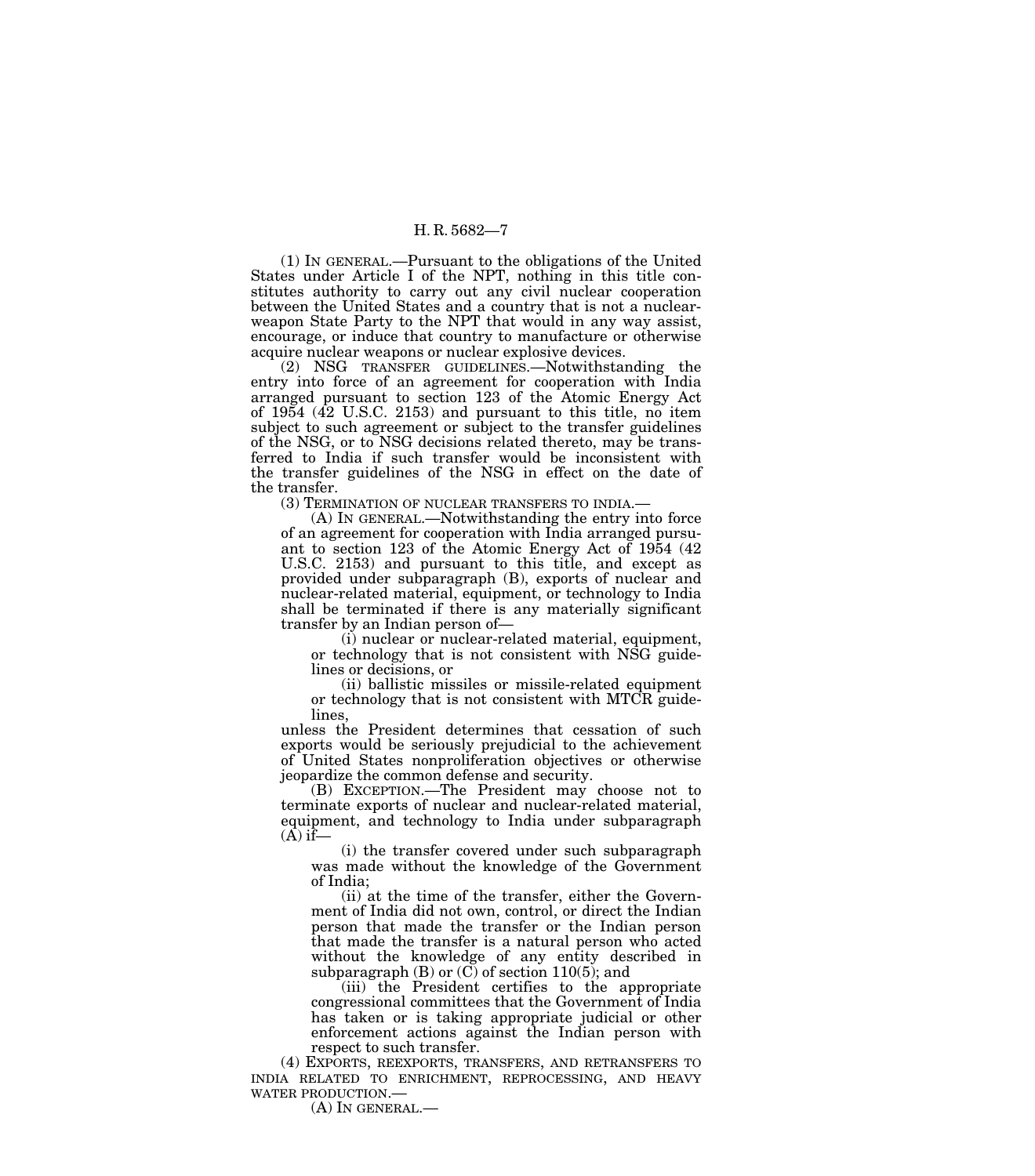(i) NUCLEAR REGULATORY COMMISSION.—The Nuclear Regulatory Commission may only issue licenses for the export or reexport to India of any equipment, components, or materials related to the enrichment of uranium, the reprocessing of spent nuclear fuel, or the production of heavy water if the requirements of subparagraph (B) are met.

(ii) SECRETARY OF ENERGY.—The Secretary of Energy may only issue authorizations for the transfer or retransfer to India of any equipment, materials, or technology related to the enrichment of uranium, the reprocessing of spent nuclear fuel, or the production of heavy water (including under the terms of a subsequent arrangement under section 131 of the Atomic Energy Act of 1954 (42 U.S.C. 2160)) if the require-

ments of subparagraph (B) are met.<br>(B) REQUIREMENTS FOR AP APPROVALS.—Exports, reexports, transfers, and retransfers referred to in subpara $graph (A)$  may only be approved if—

(i) the end user—

(I) is a multinational facility participating in an IAEA-approved program to provide alternatives to national fuel cycle capabilities; or

(II) is a facility participating in, and the export, reexport, transfer, or retransfer is associated with, a bilateral or multinational program to develop a proliferation-resistant fuel cycle;

(ii) appropriate measures are in place at any facility referred to in clause (i) to ensure that no sensitive nuclear technology, as defined in section 4(5) of the Nuclear Nonproliferation Act of 1978 (22 U.S.C. 3203(5)), will be diverted to any person, site, facility, location, or program not under IAEA safeguards; and

(iii) the President determines that the export, reexport, transfer, or retransfer will not assist in the manufacture or acquisition of nuclear explosive devices or the production of fissile material for military purposes.

(5) NUCLEAR EXPORT ACCOUNTABILITY PROGRAM.—

(A) IN GENERAL.—The President shall ensure that all appropriate measures are taken to maintain accountability with respect to nuclear materials, equipment, and technology sold, leased, exported, or reexported to India so as to ensure—

(i) full implementation of the protections required under section 123 a.(1) of the Atomic Energy Act of 1954 (42 U.S.C. 2153 (a)(1)); and

(ii) United States compliance with Article I of the NPT.

(B) MEASURES.—The measures taken pursuant to subparagraph (A) shall include the following:

 $(i)$  Obtaining and implementing assurances and conditions pursuant to the export licensing authorities of the Nuclear Regulatory Commission and the Department of Commerce and the authorizing authorities of the Department of Energy, including, as appropriate, conditions regarding end-use monitoring.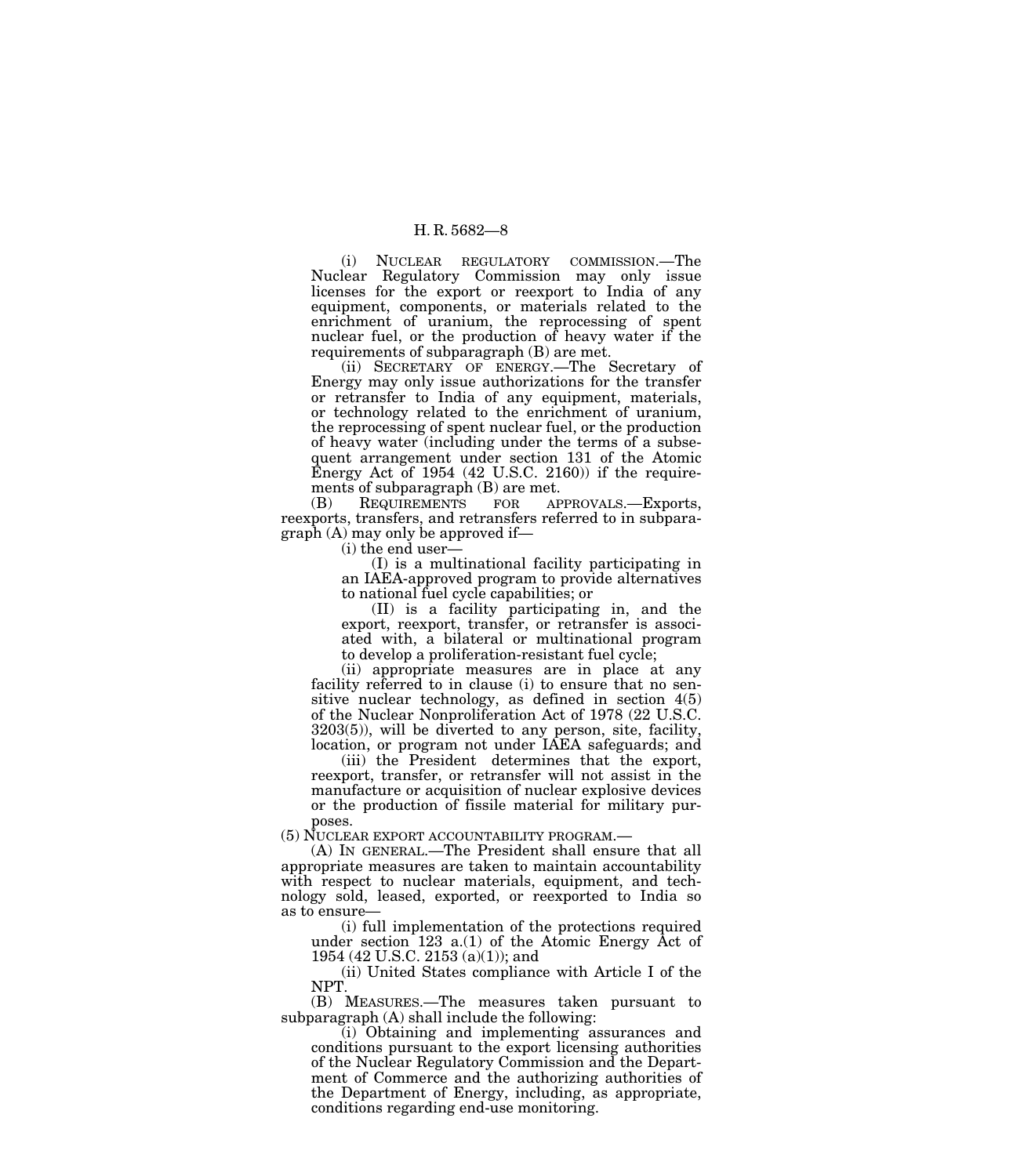(ii) A detailed system of reporting and accounting for technology transfers, including any retransfers in India, authorized by the Department of Energy pursuant to section 57 b. of the Atomic Energy Act of 1954 (42 U.S.C. 2077(b)). Such system shall be capable of providing assurances that—

(I) the identified recipients of the nuclear technology are authorized to receive the nuclear technology;

 $\tilde{I}$ II) the nuclear technology identified for transfer will be used only for peaceful safeguarded nuclear activities and will not be used for any military or nuclear explosive purpose; and

(III) the nuclear technology identified for transfer will not be retransferred without the prior consent of the United States, and facilities, equipment, or materials derived through the use of transferred technology will not be transferred without the prior consent of the United States.

(iii) In the event the IAEA is unable to implement safeguards as required by an agreement for cooperation arranged pursuant to section 123 of the Atomic Energy Act of 1954 (42 U.S.C. 2153), appropriate assurance that arrangements will be put in place expeditiously that are consistent with the requirements of section 123 a.(1) of such Act (42 U.S.C.  $2153(a)(1)$ ) regarding the maintenance of safeguards as set forth in the agreement regardless of whether the agreement is terminated or suspended for any reason.

(C) IMPLEMENTATION.—The measures described in subparagraph (B) shall be implemented to provide reasonable assurances that the recipient is complying with the relevant requirements, terms, and conditions of any licenses issued by the United States regarding such exports, including those relating to the use, retransfer, safe handling, secure transit, and storage of such exports.

(e) JOINT RESOLUTION OF APPROVAL REQUIREMENT.—Section 123 d. of the Atomic Energy Act of 1954 (42 U.S.C. 2153(d)) is amended in the second proviso by inserting after ''that subsection'' the following: '', or an agreement exempted pursuant to section  $104(a)(1)$  of the Henry J. Hyde United States-India Peaceful Atomic Energy Cooperation Act of 2006,''.

 $(f)$  SUNSET.—The authority provided under subsection  $(a)(1)$ to exempt an agreement shall terminate upon the enactment of a joint resolution under section 123 d. of the Atomic Energy Act of 1954 (42 U.S.C. 2153(d)) approving such an agreement.

(g) REPORTING TO CONGRESS.—

(1) INFORMATION ON NUCLEAR ACTIVITIES OF INDIA.—The President shall keep the appropriate congressional committees fully and currently informed of the facts and implications of any significant nuclear activities of India, including—

(A) any material noncompliance on the part of the Government of India with—

(i) the nonproliferation commitments undertaken in the Joint Statement of July 18, 2005, between the President of the United States and the Prime Minister of India;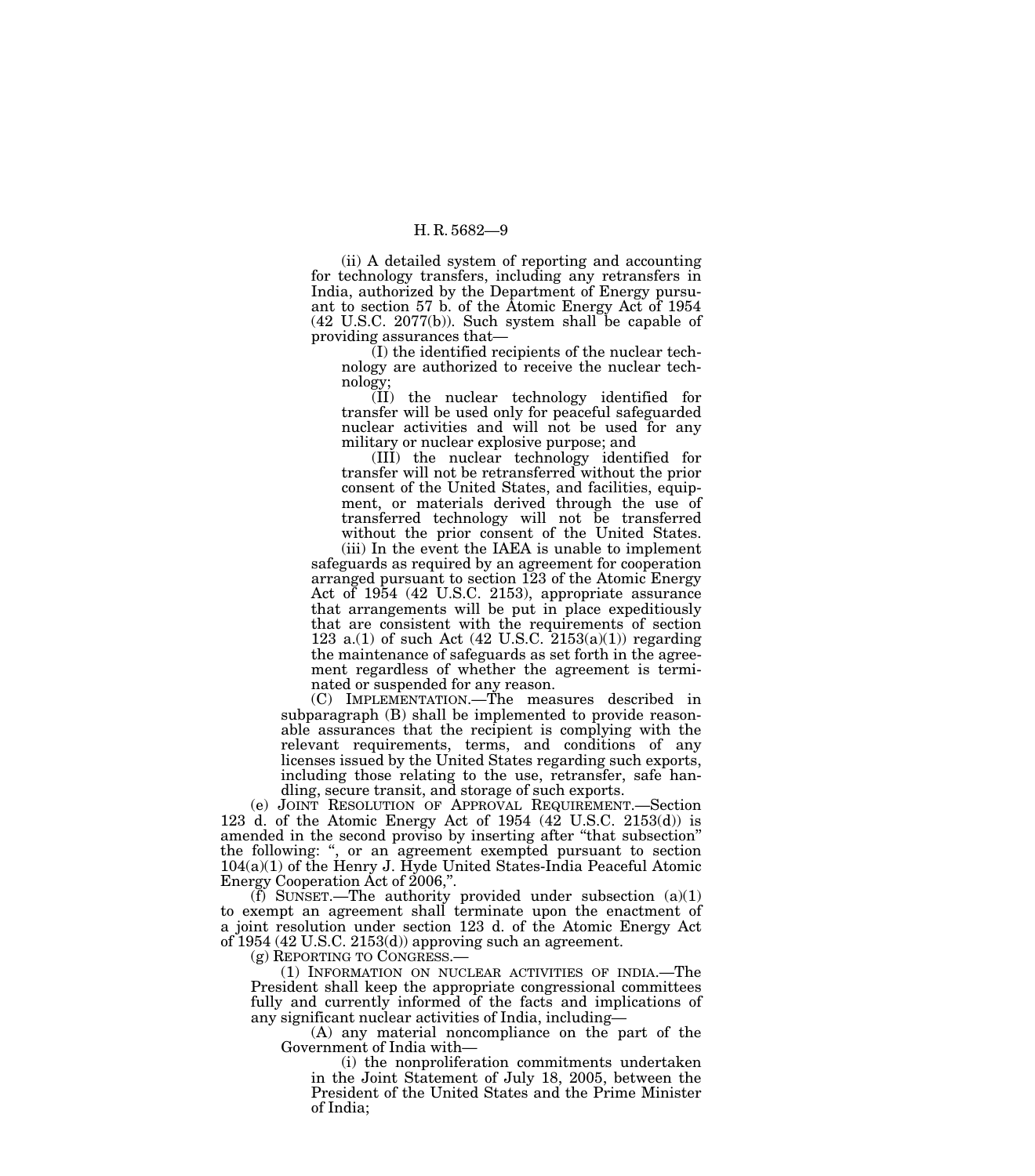(ii) the separation plan presented in the national parliament of India on March 7, 2006, and in greater detail on May 11, 2006;

(iii) a safeguards agreement between the Government of India and the IAEA;

(iv) an Additional Protocol between the Government of India and the IAEA;

(v) an agreement for cooperation between the Government of India and the United States Government arranged pursuant to section 123 of the Atomic Energy Act of 1954 (42 U.S.C. 2153) or any subsequent arrangement under section 131 of such Act (42 U.S.C. 2160);

(vi) the terms and conditions of any approved licenses regarding the export or reexport of nuclear material or dual-use material, equipment, or technology; and

(vii) United States laws and regulations regarding such licenses;

(B) the construction of a nuclear facility in India after the date of the enactment of this title;

(C) significant changes in the production by India of nuclear weapons or in the types or amounts of fissile material produced; and

(D) changes in the purpose or operational status of any unsafeguarded nuclear fuel cycle activities in India.

(2) IMPLEMENTATION AND COMPLIANCE REPORT.—Not later than 180 days after the date on which an agreement for cooperation with India arranged pursuant to section 123 of the Atomic Energy Act of 1954 (42 U.S.C. 2153) enters into force, and annually thereafter, the President shall submit to the appropriate congressional committees a report including—

 $(\tilde{A})$  a description of any additional nuclear facilities and nuclear materials that the Government of India has placed or intends to place under IAEA safeguards;

(B) a comprehensive listing of—

(i) all licenses that have been approved by the Nuclear Regulatory Commission and the Secretary of Energy for exports and reexports to India under parts 110 and 810 of title 10, Code of Federal Regulations;

(ii) any licenses approved by the Department of Commerce for the export or reexport to India of commodities, related technology, and software which are controlled for nuclear nonproliferation reasons on the Nuclear Referral List of the Commerce Control List maintained under part 774 of title 15, Code of Federal Regulation, or any successor regulation;

(iii) any other United States authorizations for the export or reexport to India of nuclear materials and equipment; and

(iv) with respect to each such license or other form of authorization described in clauses (i), (ii), and  $(iii)$ 

(I) the number or other identifying information of each license or authorization;

(II) the name or names of the authorized end user or end users;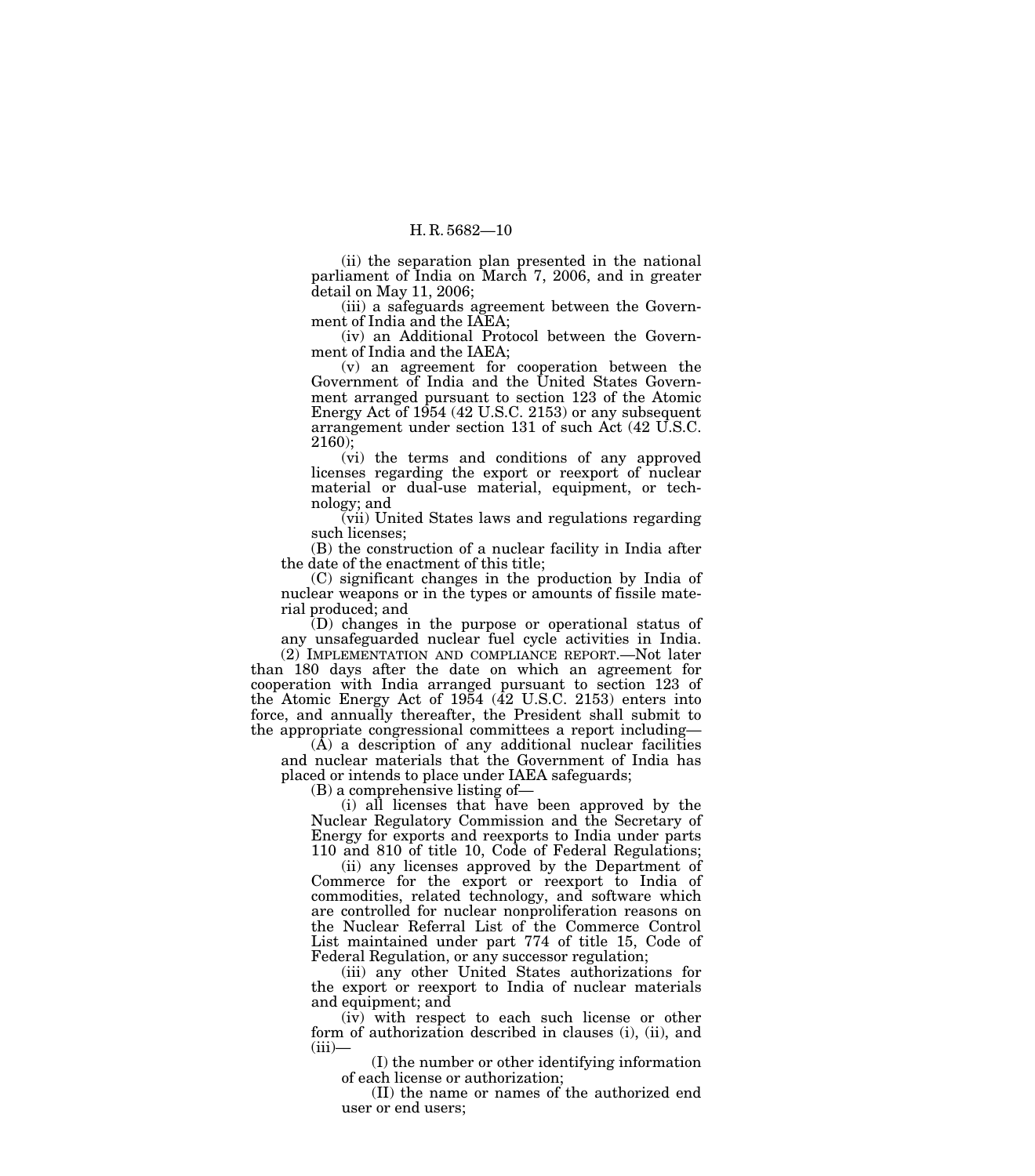(III) the name of the site, facility, or location in India to which the export or reexport was made;

(IV) the terms and conditions included on such licenses and authorizations;

(V) any post-shipment verification procedures that will be applied to such exports or reexports; and

(VI) the term of validity of each such license or authorization;

(C) a description of any significant nuclear commerce between India and other countries, including any such trade that—

(i) is not consistent with applicable guidelines or decisions of the NSG; or

(ii) would not meet the standards applied to exports or reexports of such material, equipment, or technology of United States origin;

(D) either—

(i) an assessment that India is in full compliance with the commitments and obligations contained in the agreements and other documents referenced in clauses (i) through (vi) of paragraph  $(1)(A)$ ; or

(ii) an identification and analysis of all compliance issues arising with regard to the adherence by India to its commitments and obligations, including—

(I) the measures the United States Government has taken to remedy or otherwise respond to such compliance issues;

(II) the responses of the Government of India to such measures;

(III) the measures the United States Government plans to take to this end in the coming year; and

(IV) an assessment of the implications of any continued noncompliance, including whether nuclear commerce with India remains in the national security interest of the United States;

(E)(i) an assessment of whether India is fully and actively participating in United States and international efforts to dissuade, isolate, and, if necessary, sanction and contain Iran for its efforts to acquire weapons of mass destruction, including a nuclear weapons capability (including the capability to enrich uranium or reprocess nuclear fuel), and the means to deliver weapons of mass destruction, including a description of the specific measures that India has taken in this regard; and

(ii) if India is not assessed to be fully and actively participating in such efforts, a description of—

(I) the measures the United States Government has taken to secure India's full and active participation in such efforts;

(II) the responses of the Government of India to such measures; and

(III) the measures the United States Government plans to take in the coming year to secure India's full and active participation;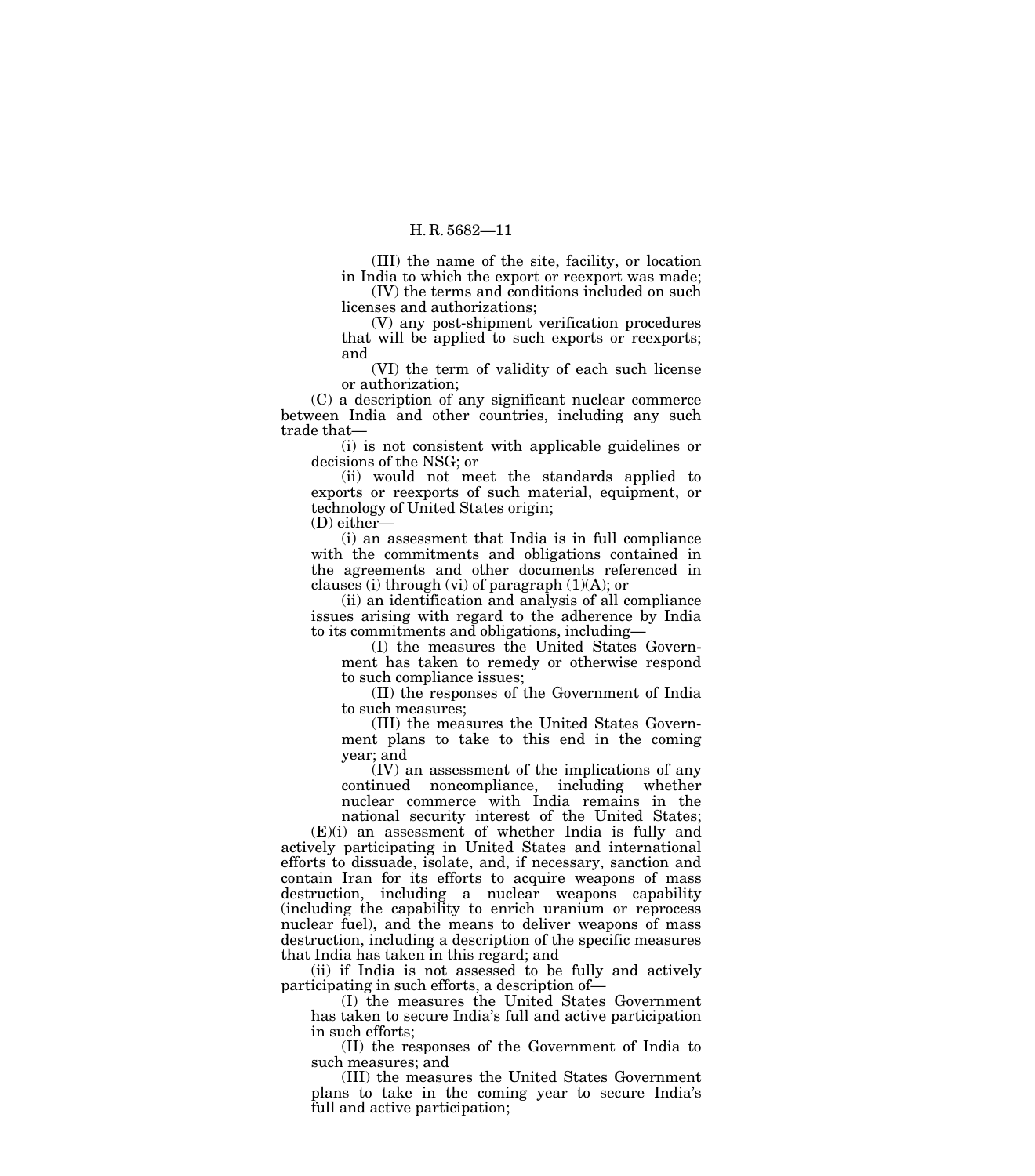(F) an analysis of whether United States civil nuclear cooperation with India is in any way assisting India's nuclear weapons program, including through—

(i) the use of any United States equipment, technology, or nuclear material by India in an unsafeguarded nuclear facility or nuclear-weapons related complex;

(ii) the replication and subsequent use of any United States technology by India in an unsafeguarded nuclear facility or unsafeguarded nuclear weaponsrelated complex, or for any activity related to the research, development, testing, or manufacture of nuclear explosive devices; and

(iii) the provision of nuclear fuel in such a manner as to facilitate the increased production by India of highly enriched uranium or plutonium in unsafeguarded nuclear facilities;

(G) a detailed description of—

(i) United States efforts to promote national or regional progress by India and Pakistan in disclosing, securing, limiting, and reducing their fissile material stockpiles, including stockpiles for military purposes, pending creation of a worldwide fissile material cutoff regime, including the institution of a Fissile Material Cut-off Treaty;

(ii) the responses of India and Pakistan to such efforts; and

(iii) assistance that the United States is providing, or would be able to provide, to India and Pakistan to promote the objectives in clause (i), consistent with its obligations under international law and existing agreements;

 $(H)$  an estimate of —

(i) the amount of uranium mined and milled in India during the previous year;

(ii) the amount of such uranium that has likely been used or allocated for the production of nuclear explosive devices; and

(iii) the rate of production in India of—

(I) fissile material for nuclear explosive devices; and

(II) nuclear explosive devices;

(I) an estimate of the amount of electricity India's nuclear reactors produced for civil purposes during the previous year and the proportion of such production that can be attributed to India's declared civil reactors;

(J) an analysis as to whether imported uranium has affected the rate of production in India of nuclear explosive devices;

(K) a detailed description of efforts and progress made toward the achievement of India's—

(i) full participation in the Proliferation Security Initiative;

(ii) formal commitment to the Statement of Interdiction Principles of such Initiative;

(iii) public announcement of its decision to conform its export control laws, regulations, and policies with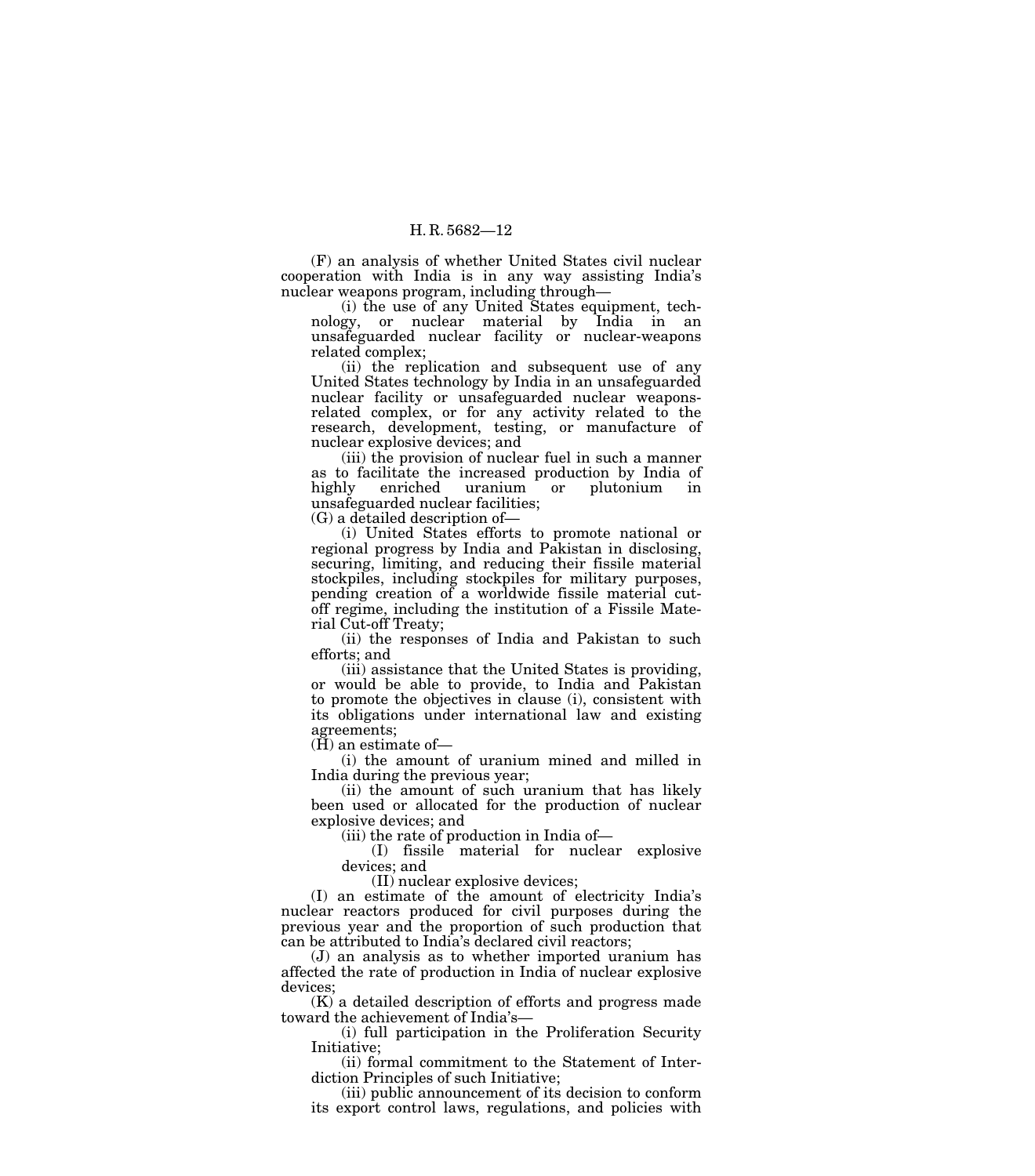the Australia Group and with the Guidelines, Procedures, Criteria, and Controls List of the Wassenaar Arrangement; and

(iv) effective implementation of the decision described in clause (iii); and

(L) the disposal during the previous year of spent nuclear fuel from India's civilian nuclear program, and any plans or activities relating to future disposal of such spent nuclear fuel.

(3) SUBMITTAL WITH OTHER ANNUAL REPORTS.—

(A) REPORT ON PROLIFERATION PREVENTION.—Each annual report submitted under paragraph (2) after the initial report may be submitted together with the annual report on proliferation prevention required under section  $601(a)$  of the Nuclear Non-Proliferation Act of 1978 (22)

U.S.C. 3281(a)).<br>(B) REPORT ON PROGRESS TOWARD REGIONAL NON-PROLIFERATION.—The information required to be submitted under paragraph  $(2)(F)$  after the initial report may be submitted together with the annual report on progress toward regional nonproliferation required under section 620F(c) of the Foreign Assistance Act of 1961 (22 U.S.C. 2376(c)).

(4) FORM.—Each report submitted under this subsection shall be submitted in unclassified form, but may contain a classified annex.

#### **SEC. 105. UNITED STATES COMPLIANCE WITH ITS NUCLEAR NON-PROLIFERATION TREATY OBLIGATIONS.**

Nothing in this title constitutes authority for any action in violation of an obligation of the United States under the NPT.

#### **SEC. 106. INOPERABILITY OF DETERMINATION AND WAIVERS.**

A determination and any waiver under section 104 shall cease to be effective if the President determines that India has detonated a nuclear explosive device after the date of the enactment of this title.

#### **SEC. 107. MTCR ADHERENT STATUS.**

Congress finds that India is not an MTCR adherent for the purposes of section 73 of the Arms Export Control Act (22 U.S.C. 2797b).

#### **SEC. 108. TECHNICAL AMENDMENT.**

Section  $1112(c)(4)$  of the Arms Control and Nonproliferation Act of 1999 (title XI of the Admiral James W. Nance and Meg Donovan Foreign Relations Authorization Act, Fiscal Years 2000 and 2001 (as enacted into law by section  $1000(a)(7)$  of Public Law 106–113 and contained in appendix G of that Act; 113 Stat. 1501A– 486)) is amended—

 $(1)$  in subparagraph  $(B)$ , by striking "and" after the semicolon at the end;

(2) by redesignating subparagraph (C) as subparagraph (D); and

(3) by inserting after subparagraph (B) the following new subparagraph:

 $\mathcal{C}^{\prime}(\mathbf{C})$  so much of the reports required under section 104 of the Henry J. Hyde United States-India Peaceful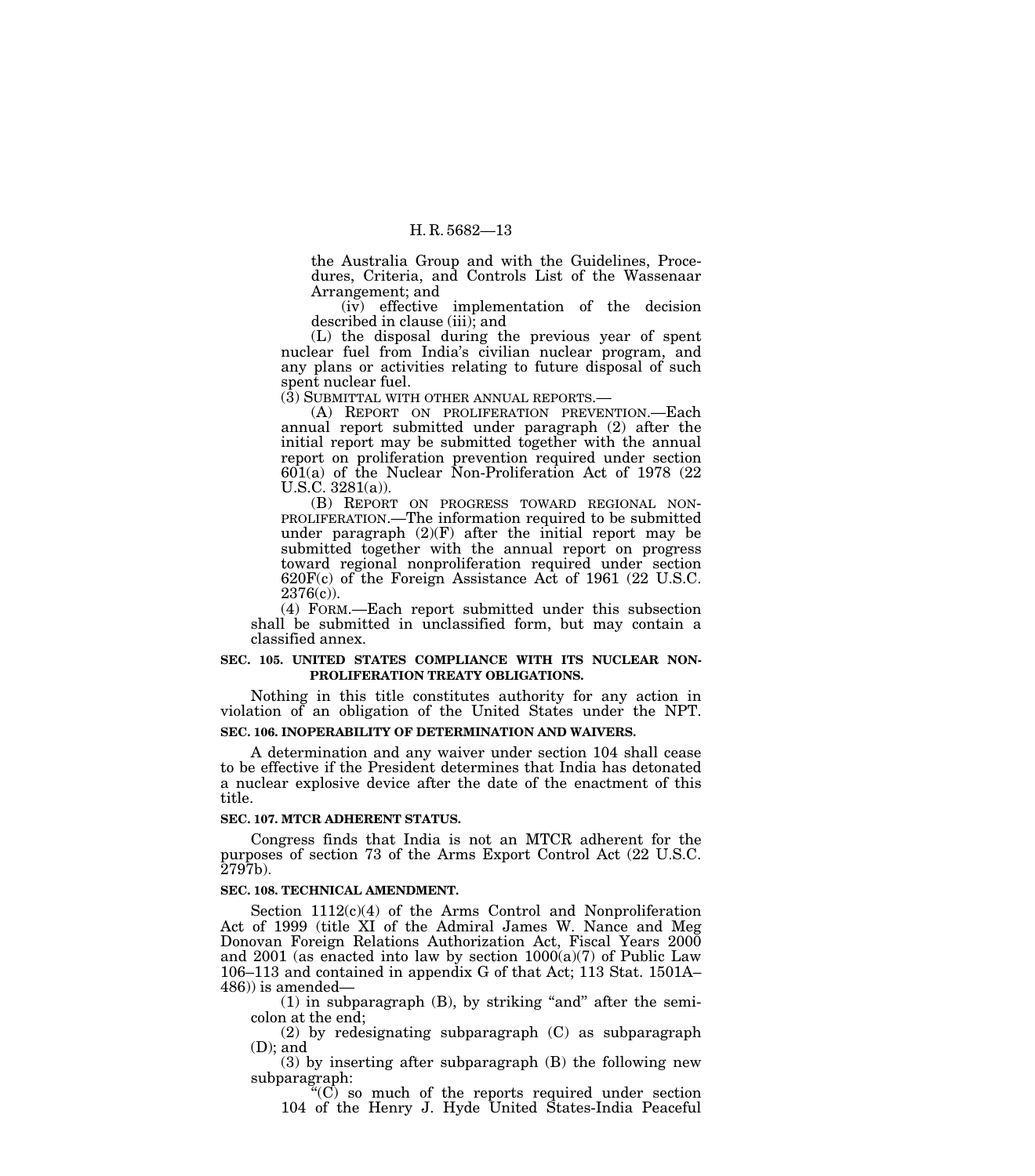Atomic Energy Cooperation Act of 2006 as relates to verification or compliance matters; and''.

#### **SEC. 109. UNITED STATES-INDIA SCIENTIFIC COOPERATIVE NUCLEAR NONPROLIFERATION PROGRAM.**

(a) ESTABLISHMENT.—The Secretary of Energy, acting through the Administrator of the National Nuclear Security Administration, is authorized to establish a cooperative nuclear nonproliferation program to pursue jointly with scientists from the United States and India a program to further common nuclear nonproliferation goals, including scientific research and development efforts, with an emphasis on nuclear safeguards (in this section referred to as ''the program'').

(b) CONSULTATION.—The program shall be carried out in consultation with the Secretary of State and the Secretary of Defense.<br>(c) NATIONAL ACADEMIES RECOMMENDATIONS.—

 $(1)$  In GENERAL.—The Secretary of Energy shall enter into an agreement with the National Academies to develop recommendations for the implementation of the program.

(2) RECOMMENDATIONS.—The agreement entered into under paragraph (1) shall provide for the preparation by qualified individuals with relevant expertise and knowledge and the communication to the Secretary of Energy each fiscal year of—

(A) recommendations for research and related programs designed to overcome existing technological barriers to nuclear nonproliferation; and

(B) an assessment of whether activities and programs funded under this section are achieving the goals of the activities and programs.

(3) PUBLIC AVAILABILITY.—The recommendations and assessments prepared under this subsection shall be made publicly available.

(d) CONSISTENCY WITH NUCLEAR NON-PROLIFERATION TREATY.—All United States activities related to the program shall be consistent with United States obligations under the Nuclear Non-Proliferation Treaty.

(e) AUTHORIZATION OF APPROPRIATIONS.—There are authorized to be appropriated such sums as may be necessary to carry out this section for each of fiscal years 2007 through 2011.

#### **SEC. 110. DEFINITIONS.**

In this title:

(1) The term ''Additional Protocol'' means a protocol additional to a safeguards agreement with the IAEA, as negotiated between a country and the IAEA based on a Model Additional Protocol as set forth in IAEA information circular (INFCIRC) 540.

(2) The term ''appropriate congressional committees'' means the Committee on Foreign Relations of the Senate and the Committee on International Relations of the House of Representatives.

(3) The term ''dual-use material, equipment, or technology'' means material, equipment, or technology that may be used in nuclear or nonnuclear applications.

(4) The term ''IAEA safeguards'' has the meaning given the term in section 830(3) of the Nuclear Proliferation Prevention Act of 1994 (22 U.S.C. 6305(3)).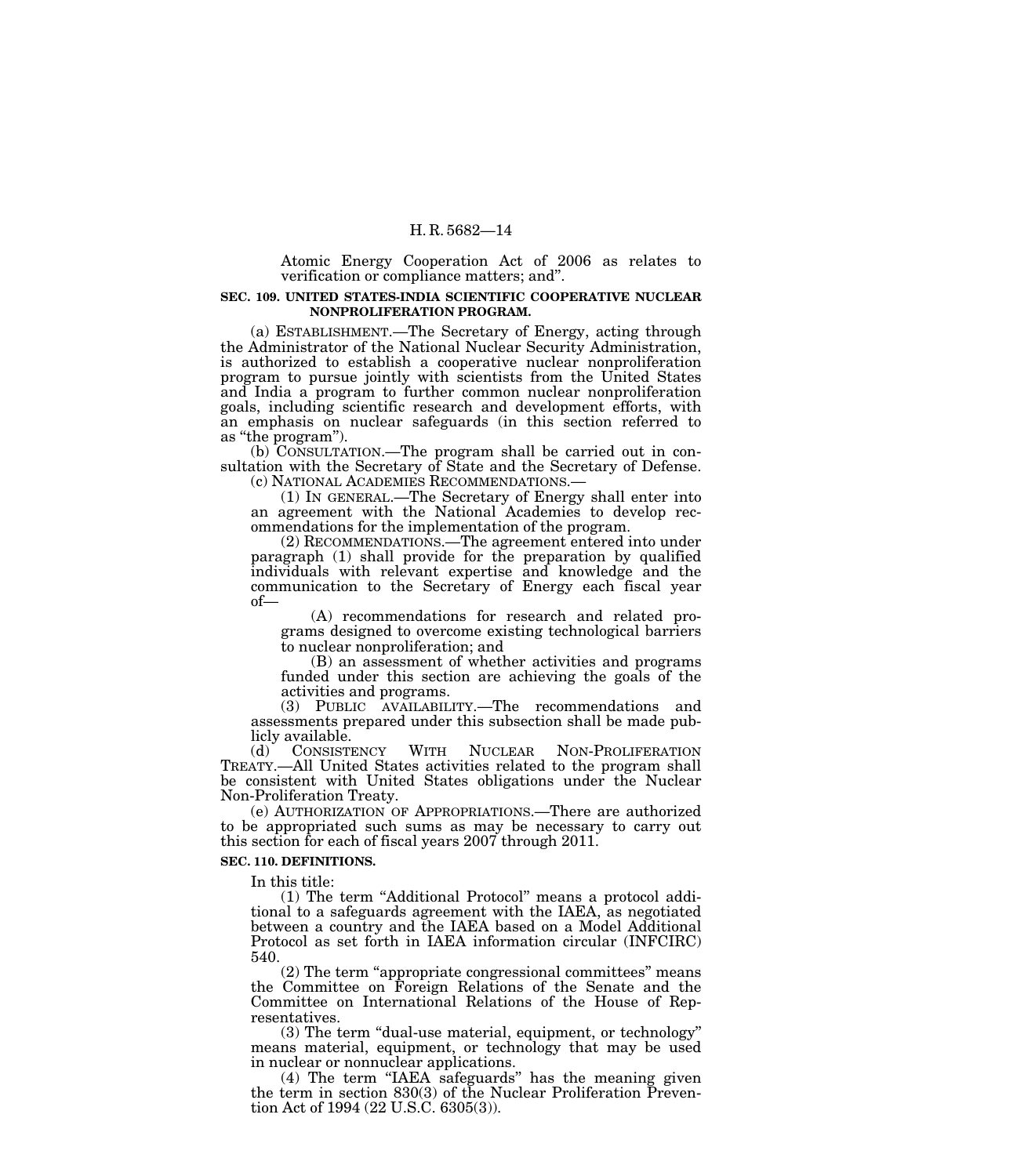(5) The term ''Indian person'' means—

(A) a natural person that is a citizen of India or is subject to the jurisdiction of the Government of India;

(B) a corporation, business association, partnership, society, trust, or any other nongovernmental entity, organization, or group, that is organized under the laws of India or has its principal place of business in India; and

(C) any Indian governmental entity, including any governmental entity operating as a business enterprise.

(6) The terms ''Missile Technology Control Regime'', "MTCR", and "MTCR adherent" have the meanings given the terms in section 74 of the Arms Export Control Act (22 U.S.C. 2797c).

(7) The term ''nuclear materials and equipment'' means source material, special nuclear material, production and utilization facilities and any components thereof, and any other items or materials that are determined to have significance for nuclear explosive purposes pursuant to subsection 109 b. of the Atomic Energy Act of 1954 (42 U.S.C. 2139(b)).

(8) The terms ''Nuclear Non-Proliferation Treaty'' and "NPT" mean the Treaty on the Non-Proliferation of Nuclear Weapons, done at Washington, London, and Moscow July 1, 1968, and entered into force March 5, 1970 (21 UST 483).

(9) The terms ''Nuclear Suppliers Group'' and ''NSG'' refer to a group, which met initially in 1975 and has met at least annually since 1992, of Participating Governments that have promulgated and agreed to adhere to Guidelines for Nuclear Transfers (currently IAEA INFCIRC/254/Rev.8/Part 1) and Guidelines for Transfers of Nuclear-Related Dual-Use Equipment, Materials, Software, and Related Technology (currently IAEA INFCIRC/254/Rev.7/Part 2).

(10) The terms ''nuclear weapon'' and ''nuclear explosive device'' mean any device designed to produce an instantaneous release of an amount of nuclear energy from special nuclear material that is greater than the amount of energy that would be released from the detonation of one pound of trinitrotoluene (TNT).

(11) The term ''process'' includes the term ''reprocess''.

(12) The terms ''reprocessing'' and ''reprocess'' refer to the separation of irradiated nuclear materials and fission products from spent nuclear fuel.

(13) The term ''sensitive nuclear technology'' means any information, including information incorporated in a production or utilization facility or important component part thereof, that is not available to the public and which is important to the design, construction, fabrication, operation, or maintenance of a uranium enrichment or nuclear fuel reprocessing facility or a facility for the production of heavy water.

(14) The term ''source material'' has the meaning given the term in section 11 z. of the Atomic Energy Act of 1954  $(42 \text{ U.S.C. } 2014(z)).$ 

(15) The term ''special nuclear material'' has the meaning given the term in section 11 aa. of the Atomic Energy Act of 1954 (42 U.S.C. 2014(aa)).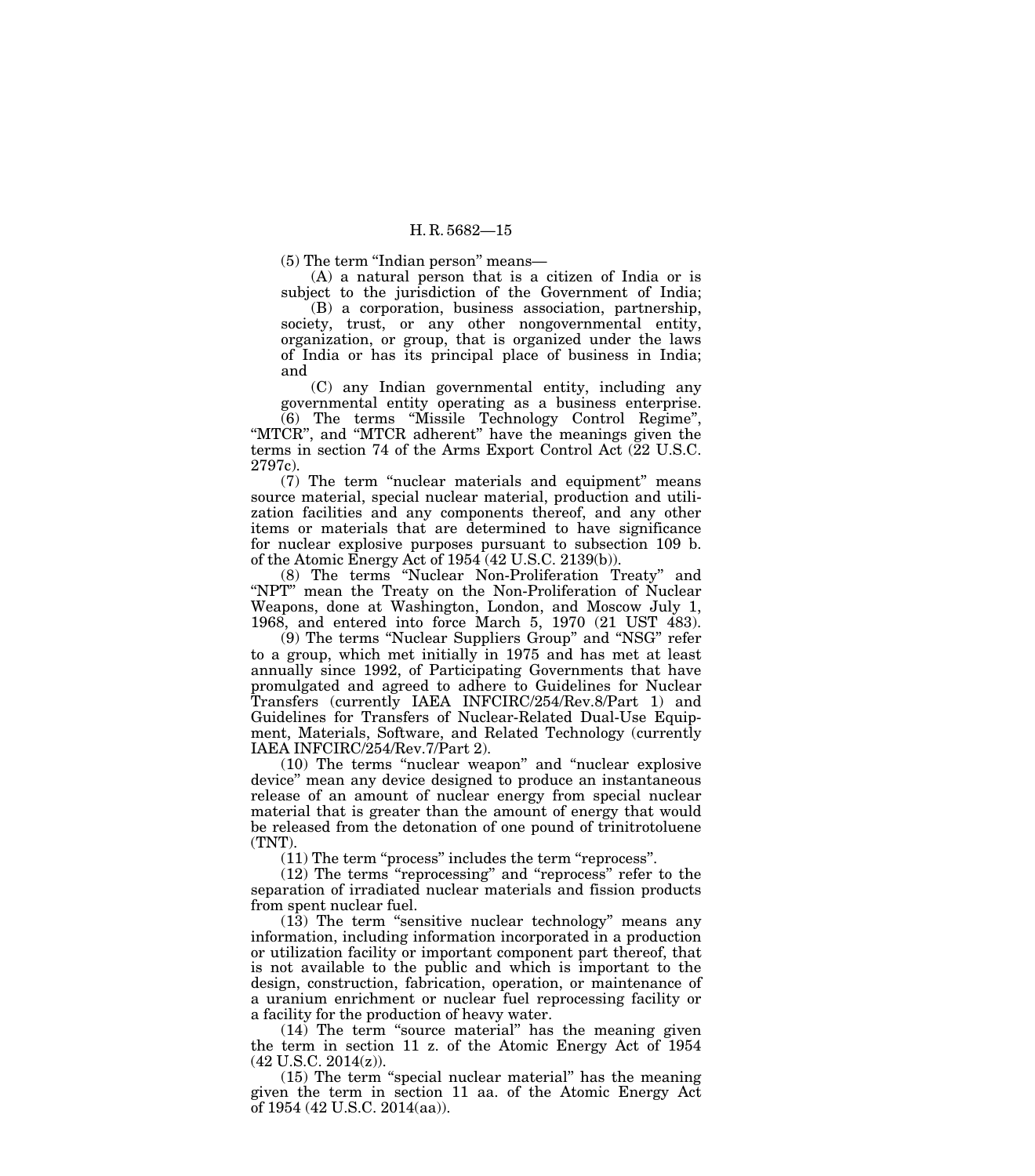(16) The term ''unsafeguarded nuclear fuel-cycle activity'' means research on, or development, design, manufacture, construction, operation, or maintenance of—

(A) any existing or future reactor, critical facility, conversion plant, fabrication plant, reprocessing plant, plant for the separation of isotopes of source or special fissionable material, or separate storage installation with respect to which there is no obligation to accept IAEA safeguards at the relevant reactor, facility, plant, or installation that contains source or special fissionable material; or

(B) any existing or future heavy water production plant with respect to which there is no obligation to accept IAEA safeguards on any nuclear material produced by or used in connection with any heavy water produced therefrom.

# **TITLE II—UNITED STATES ADDITIONAL PROTOCOL IMPLEMENTATION**

#### **SEC. 201. SHORT TITLE.**

This title may be cited as the ''United States Additional Protocol Implementation Act''.

#### **SEC. 202. FINDINGS.**

Congress makes the following findings:

(1) The proliferation of nuclear weapons and other nuclear explosive devices poses a grave threat to the national security of the United States and its vital national interests.

(2) The Nuclear Non-Proliferation Treaty has proven critical to limiting such proliferation.

(3) For the Nuclear Non-Proliferation Treaty to be effective, each of the non-nuclear-weapon State Parties must conclude a comprehensive safeguards agreement with the IAEA, and such agreements must be honored and enforced.

(4) Recent events emphasize the urgency of strengthening the effectiveness and improving the efficiency of the safeguards system. This can best be accomplished by providing IAEA inspectors with more information about, and broader access to, nuclear activities within the territory of non-nuclear-weapon State Parties.

(5) The proposed scope of such expanded information and access has been negotiated by the member states of the IAEA in the form of a Model Additional Protocol to its existing safeguards agreements, and universal acceptance of Additional Protocols by non-nuclear weapons states is essential to enhancing the effectiveness of the Nuclear Non-Proliferation Treaty.

 $(6)$  On June 12, 1998, the United States, as a nuclearweapon State Party, signed an Additional Protocol that is based on the Model Additional Protocol, but which also contains measures, consistent with its existing safeguards agreements with its members, that protect the right of the United States to exclude the application of IAEA safeguards to locations and activities with direct national security significance or to locations or information associated with such activities.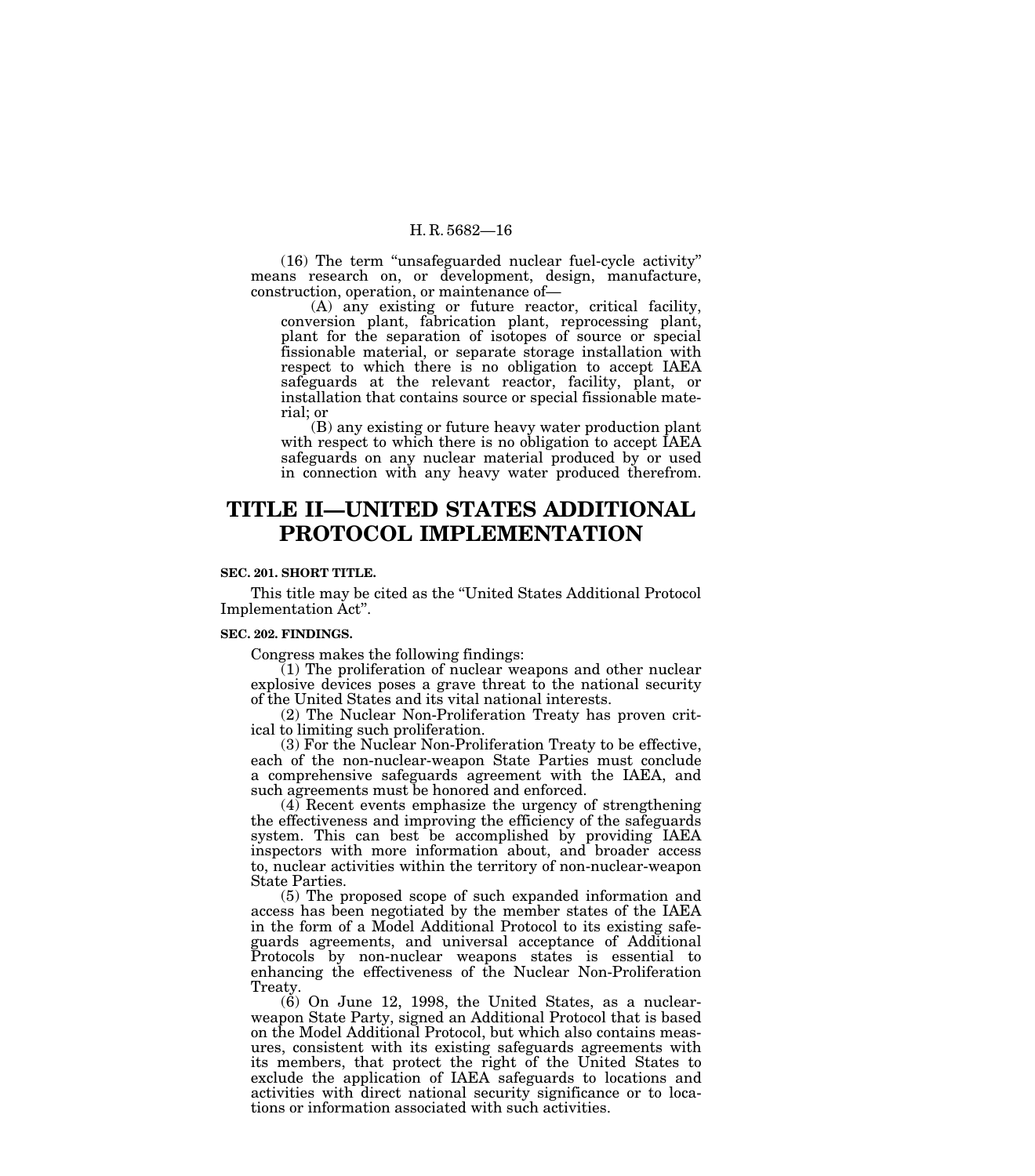(7) Implementation of the Additional Protocol in the United States in a manner consistent with United States obligations under the Nuclear Non-Proliferation Treaty may encourage other parties to the Nuclear Non-Proliferation Treaty, especially non-nuclear-weapon State Parties, to conclude Additional Protocols and thereby strengthen the Nuclear Non-Proliferation Treaty safeguards system and help reduce the threat of nuclear proliferation, which is of direct and substantial benefit to the United States.

(8) Implementation of the Additional Protocol by the United States is not required and is completely voluntary given its status as a nuclear-weapon State Party, but the United States has acceded to the Additional Protocol to demonstrate its commitment to the nuclear nonproliferation regime and to make United States civil nuclear activities available to the same IAEA inspections as are applied in the case of non-nuclearweapon State Parties.

(9) In accordance with the national security exclusion contained in Article 1.b of its Additional Protocol, the United States will not allow any inspection activities, nor make any declaration of any information with respect to, locations, information, and activities of direct national security significance to the United States.

(10) Implementation of the Additional Protocol will conform to the principles set forth in the letter of April 30, 2002, from the United States Permanent Representative to the International Atomic Energy Agency and the Vienna Office of the United Nations to the Director General of the International Atomic Energy Agency.

#### **SEC. 203. DEFINITIONS.**

In this title:

(1) ADDITIONAL PROTOCOL.—The term ''Additional Protocol'', when used in the singular form, means the Protocol Additional to the Agreement between the United States of America and the International Atomic Energy Agency for the Application of Safeguards in the United States of America, with Annexes, signed at Vienna June 12, 1998 (T. Doc. 107–7).

(2) APPROPRIATE CONGRESSIONAL COMMITTEES.—The term ''appropriate congressional committees'' means the Committee on Armed Services, the Committee on Foreign Relations, and the Committee on Appropriations of the Senate and the Committee on Armed Services, the Committee on International Relations, the Committee on Science, and the Committee on Appropriations of the House of Representatives.

(3) COMPLEMENTARY ACCESS.—The term ''complementary access'' means the exercise of the IAEA's access rights as set forth in Articles 4 to 6 of the Additional Protocol.

(4) EXECUTIVE AGENCY.—The term ''executive agency'' has the meaning given such term in section 105 of title 5, United States Code.

(5) FACILITY.—The term ''facility'' has the meaning set forth in Article 18i. of the Additional Protocol.

(6) IAEA.—The term ''IAEA'' means the International Atomic Energy Agency.

(7) JUDGE OF THE UNITED STATES.—The term ''judge of the United States'' means a United States district judge, or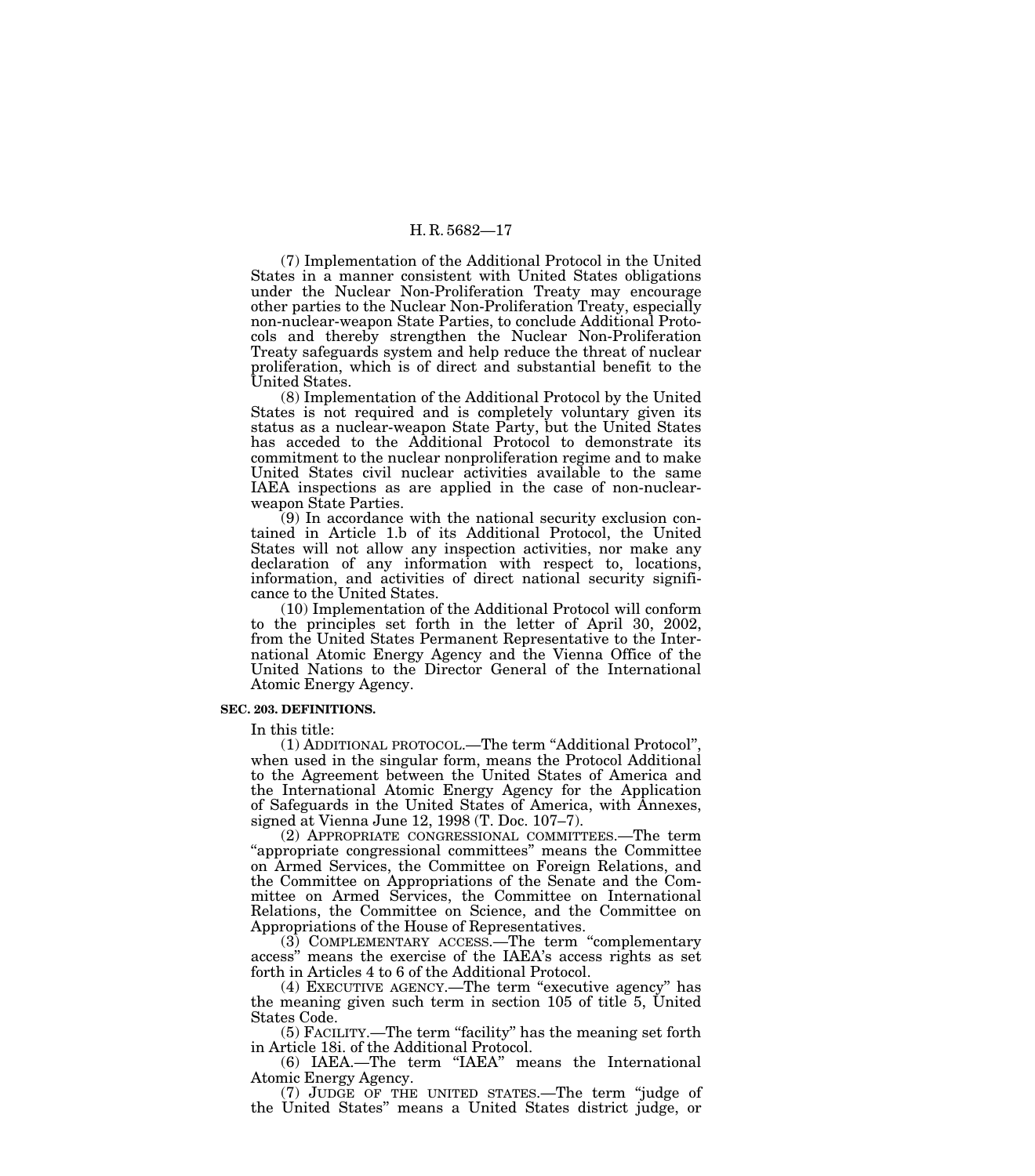a United States magistrate judge appointed under the authority of chapter 43 of title 28, United States Code.

 $(8)$  LOCATION.—The term "location" means any geographic point or area declared or identified by the United States or specified by the International Atomic Energy Agency.

(9) NUCLEAR NON-PROLIFERATION TREATY.—The term ''Nuclear Non-Proliferation Treaty'' means the Treaty on the Non-Proliferation of Nuclear Weapons, done at Washington, London, and Moscow July 1, 1968, and entered into force March 5, 1970 (21 UST 483).

(10) NUCLEAR-WEAPON STATE PARTY AND NON-NUCLEAR-WEAPON STATE PARTY.—The terms ''nuclear-weapon State Party" and "non-nuclear-weapon State Party" have the meanings given such terms in the Nuclear Non-Proliferation Treaty.

(11) PERSON.—The term ''person'', except as otherwise provided, means any individual, corporation, partnership, firm, association, trust, estate, public or private institution, any State or any political subdivision thereof, or any political entity within a State, any foreign government or nation or any agency, instrumentality, or political subdivision of any such government or nation, or other entity located in the United States.

(12) SITE.—The term ''site'' has the meaning set forth in Article 18b. of the Additional Protocol.

(13) UNITED STATES.—The term ''United States'', when used as a geographic reference, means the several States of the United States, the District of Columbia, and the commonwealths, territories, and possessions of the United States and includes all places under the jurisdiction or control of the United States, including—

(A) the territorial sea and the overlying airspace;

(B) any civil aircraft of the United States or public aircraft, as such terms are defined in paragraphs  $(17)$  and (41), respectively, of section 40102(a) of title 49, United States Code; and

(C) any vessel of the United States, as such term is defined in section 3(b) of the Maritime Drug Law Enforcement Act (46 U.S.C. App. 1903(b)).

(14) WIDE-AREA ENVIRONMENTAL SAMPLING.—The term "wide-area environmental sampling" has the meaning set forth in Article 18g. of the Additional Protocol.

#### **SEC. 204. SEVERABILITY.**

If any provision of this title, or the application of such provision to any person or circumstance, is held invalid, the remainder of this title, or the application of such provision to persons or circumstances other than those as to which it is held invalid, shall not be affected thereby.

### **Subtitle A—General Provisions**

#### **SEC. 211. AUTHORITY.**

(a) IN GENERAL.—The President is authorized to implement and carry out the provisions of this title and the Additional Protocol and shall designate through Executive order which executive agency or agencies of the United States, which may include but are not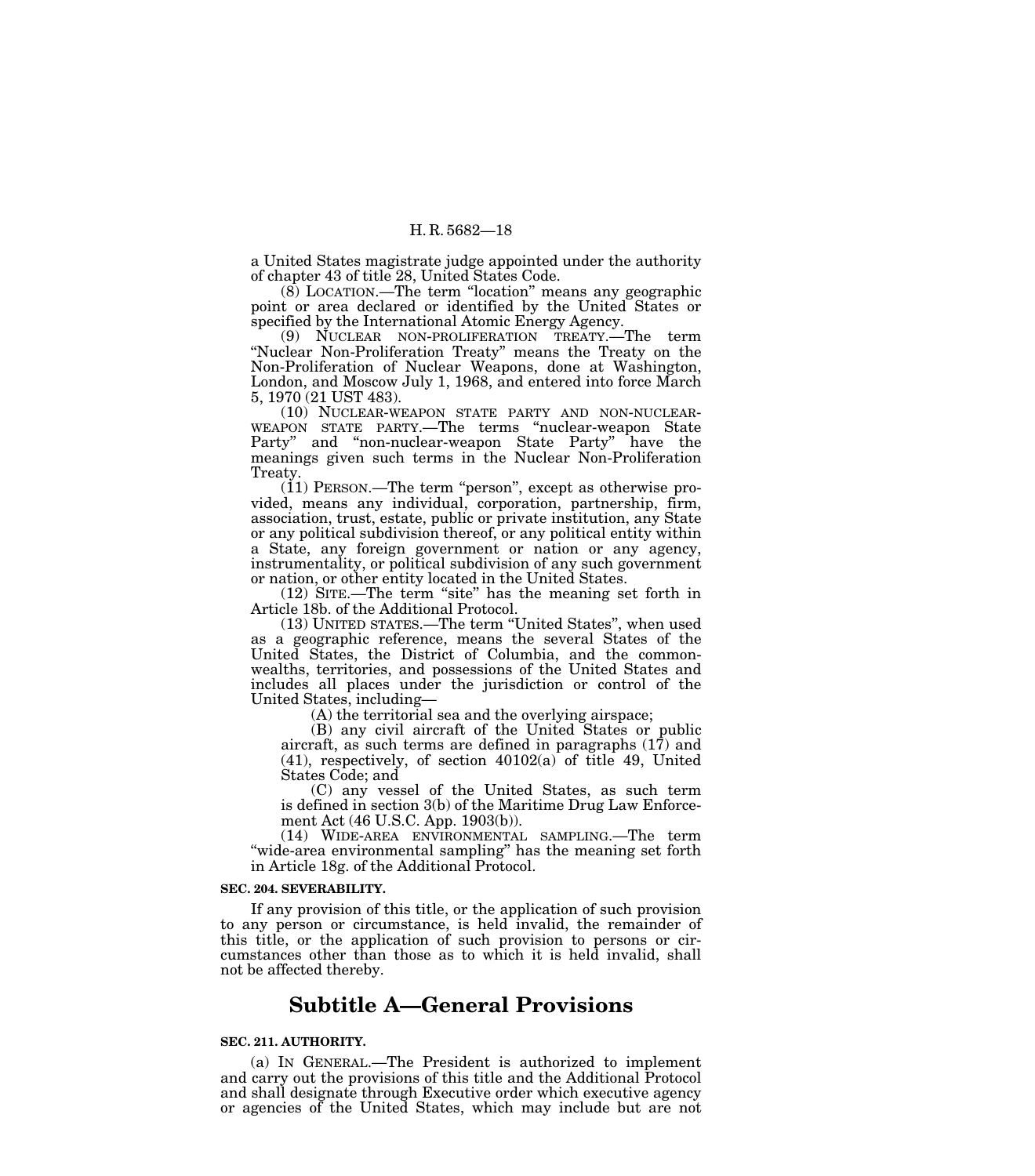limited to the Department of State, the Department of Defense, the Department of Justice, the Department of Commerce, the Department of Energy, and the Nuclear Regulatory Commission, shall issue or amend and enforce regulations in order to implement this title and the provisions of the Additional Protocol.

(b) INCLUDED AUTHORITY.—For any executive agency designated under subsection (a) that does not currently possess the authority to conduct site vulnerability assessments and related activities, the authority provided in subsection (a) includes such authority.

(c) EXCEPTION.—The authority described in subsection (b) does not supersede or otherwise modify any existing authority of any Federal department or agency already having such authority.

# **Subtitle B—Complementary Access**

#### **SEC. 221. REQUIREMENT FOR AUTHORITY TO CONDUCT COMPLEMEN-TARY ACCESS.**

(a) PROHIBITION.—No complementary access to any location in the United States shall take place pursuant to the Additional Protocol without the authorization of the United States Government in accordance with the requirements of this title.

(b) AUTHORITY.—

(1) IN GENERAL.—Complementary access to any location in the United States subject to access under the Additional Protocol is authorized in accordance with this title.

(2) UNITED STATES REPRESENTATIVES.—

(A) RESTRICTIONS.—In the event of complementary access to a privately owned or operated location, no employee of the Environmental Protection Agency or of the Mine Safety and Health Administration or the Occupational Safety and Health Administration of the Department of Labor may participate in the access.

(B) NUMBER.—The number of designated United States representatives accompanying IAEA inspectors shall be kept to the minimum necessary.

#### **SEC. 222. PROCEDURES FOR COMPLEMENTARY ACCESS.**

(a) IN GENERAL.—Each instance of complementary access to a location in the United States under the Additional Protocol shall be conducted in accordance with this subtitle.

(b) NOTICE.—

(1) IN GENERAL.—Complementary access referred to in subsection (a) may occur only upon the issuance of an actual written notice by the United States Government to the owner, operator, occupant, or agent in charge of the location to be subject to complementary access.

(2) TIME OF NOTIFICATION.—The notice under paragraph (1) shall be submitted to such owner, operator, occupant, or agent as soon as possible after the United States Government has received notification that the IAEA seeks complementary access. Notices may be posted prominently at the location if the United States Government is unable to provide actual written notice to such owner, operator, occupant, or agent.

(3) CONTENT OF NOTICE.—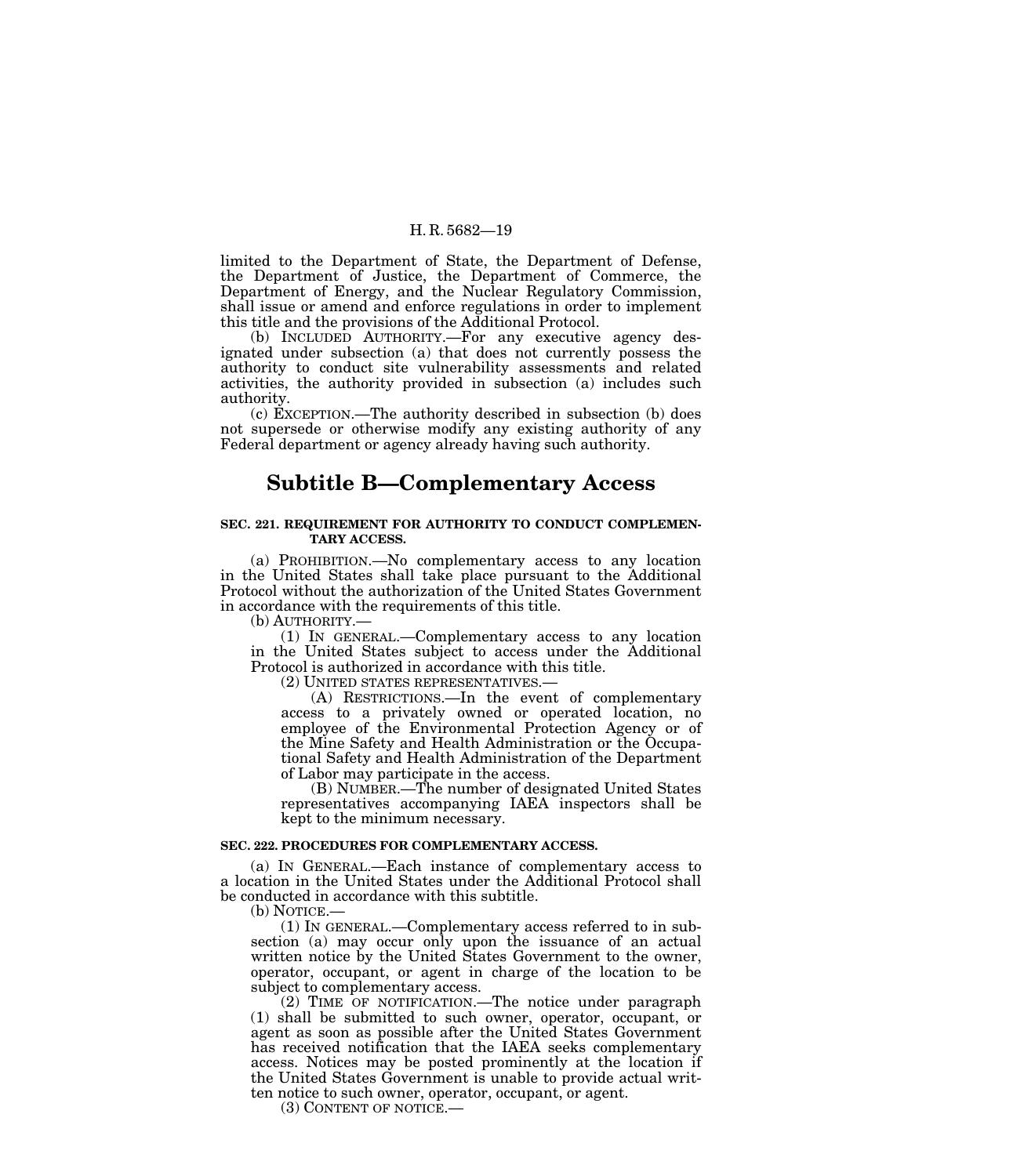(A) IN GENERAL.—The notice required by paragraph (1) shall specify—

(i) the purpose for the complementary access;

(ii) the basis for the selection of the facility, site, or other location for the complementary access sought;

(iii) the activities that will be carried out during the complementary access;

(iv) the time and date that the complementary access is expected to begin, and the anticipated period covered by the complementary access; and

(v) the names and titles of the inspectors.

(4) SEPARATE NOTICES REQUIRED.—A separate notice shall be provided each time that complementary access is sought by the IAEA.

(c) CREDENTIALS.—The complementary access team of the IAEA and representatives or designees of the United States Government shall display appropriate identifying credentials to the owner, operator, occupant, or agent in charge of the location before gaining entry in connection with complementary access.

(d) SCOPE.—

(1) IN GENERAL.—Except as provided in a warrant issued under section 223, and subject to the rights of the United States Government under the Additional Protocol to limit complementary access, complementary access to a location pursuant to this title may extend to all activities specifically permitted for such locations under Article 6 of the Additional Protocol.

(2) EXCEPTION.—Unless required by the Additional Protocol, no inspection under this title shall extend to—

(A) financial data (other than production data);

(B) sales and marketing data (other than shipment data);

(C) pricing data;

(D) personnel data;

(E) patent data;

(F) data maintained for compliance with environmental or occupational health and safety regulations; or

 $(G)$  research data.

(e) ENVIRONMENT, HEALTH, SAFETY, AND SECURITY.—In carrying out their activities, members of the IAEA complementary access team and representatives or designees of the United States Government shall observe applicable environmental, health, safety, and security regulations established at the location subject to complementary access, including those for protection of controlled environments within a facility and for personal safety.

#### **SEC. 223. CONSENTS, WARRANTS, AND COMPLEMENTARY ACCESS.**

(a) IN GENERAL.—

(1) PROCEDURE.—

(A) CONSENT.—Except as provided in paragraph (2), an appropriate official of the United States Government shall seek or have the consent of the owner, operator, occupant, or agent in charge of a location prior to entering that location in connection with complementary access pursuant to sections 221 and 222. The owner, operator, occupant, or agent in charge of the location may withhold consent for any reason or no reason.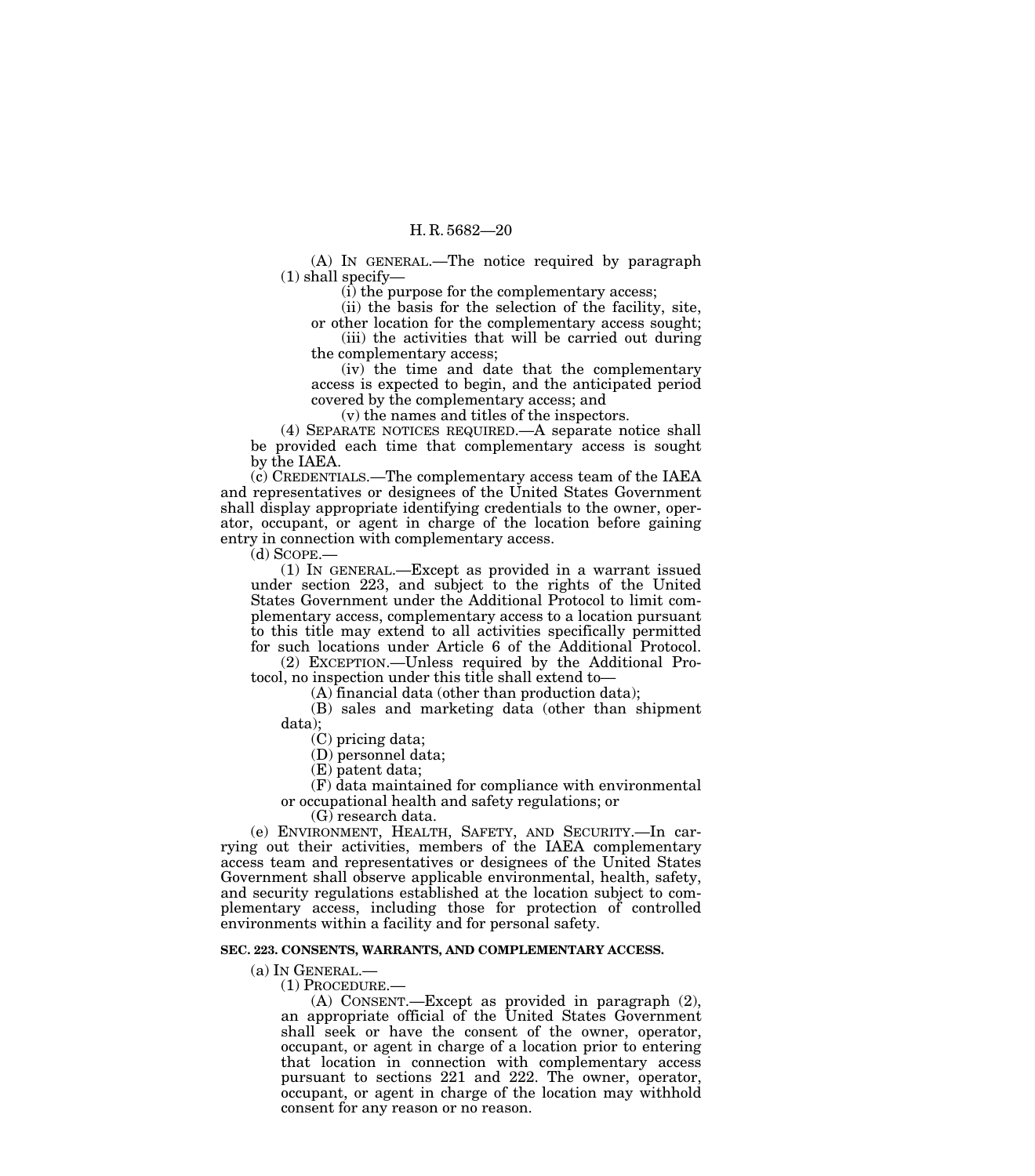(B) ADMINISTRATIVE SEARCH WARRANT.—In the absence of consent, the United States Government may seek an administrative search warrant from a judge of the United States under subsection (b). Proceedings regarding the issuance of an administrative search warrant shall be conducted ex parte, unless otherwise requested by the United States Government.

(2) EXPEDITED ACCESS.—For purposes of obtaining access to a location pursuant to Article 4b.(ii) of the Additional Protocol in order to satisfy United States obligations under the Additional Protocol when notice of two hours or less is required, the United States Government may gain entry to such location in connection with complementary access, to the extent such access is consistent with the Fourth Amendment to the United States Constitution, without obtaining either a warrant or consent.

(b) ADMINISTRATIVE SEARCH WARRANTS FOR COMPLEMENTARY ACCESS.—

(1) OBTAINING ADMINISTRATIVE SEARCH WARRANTS.—For complementary access conducted in the United States pursuant to the Additional Protocol, and for which the acquisition of a warrant is required, the United States Government shall first obtain an administrative search warrant from a judge of the United States. The United States Government shall provide to such judge all appropriate information regarding the basis for the selection of the facility, site, or other location to which complementary access is sought.

(2) CONTENT OF AFFIDAVITS FOR ADMINISTRATIVE SEARCH WARRANTS.—A judge of the United States shall promptly issue an administrative search warrant authorizing the requested complementary access upon an affidavit submitted by the United States Government—

(A) stating that the Additional Protocol is in force; (B) stating that the designated facility, site, or other location is subject to complementary access under the Additional Protocol;

(C) stating that the purpose of the complementary access is consistent with Article 4 of the Additional Protocol;

(D) stating that the requested complementary access is in accordance with Article 4 of the Additional Protocol;

(E) containing assurances that the scope of the IAEA's complementary access, as well as what it may collect, shall be limited to the access provided for in Article 6 of the Additional Protocol;

(F) listing the items, documents, and areas to be searched and seized;

(G) stating the earliest commencement and the anticipated duration of the complementary access period, as well as the expected times of day during which such complementary access will take place; and

(H) stating that the location to which entry in connection with complementary access is sought was selected either—

(i) because there is probable cause, on the basis of specific evidence, to believe that information required to be reported regarding a location pursuant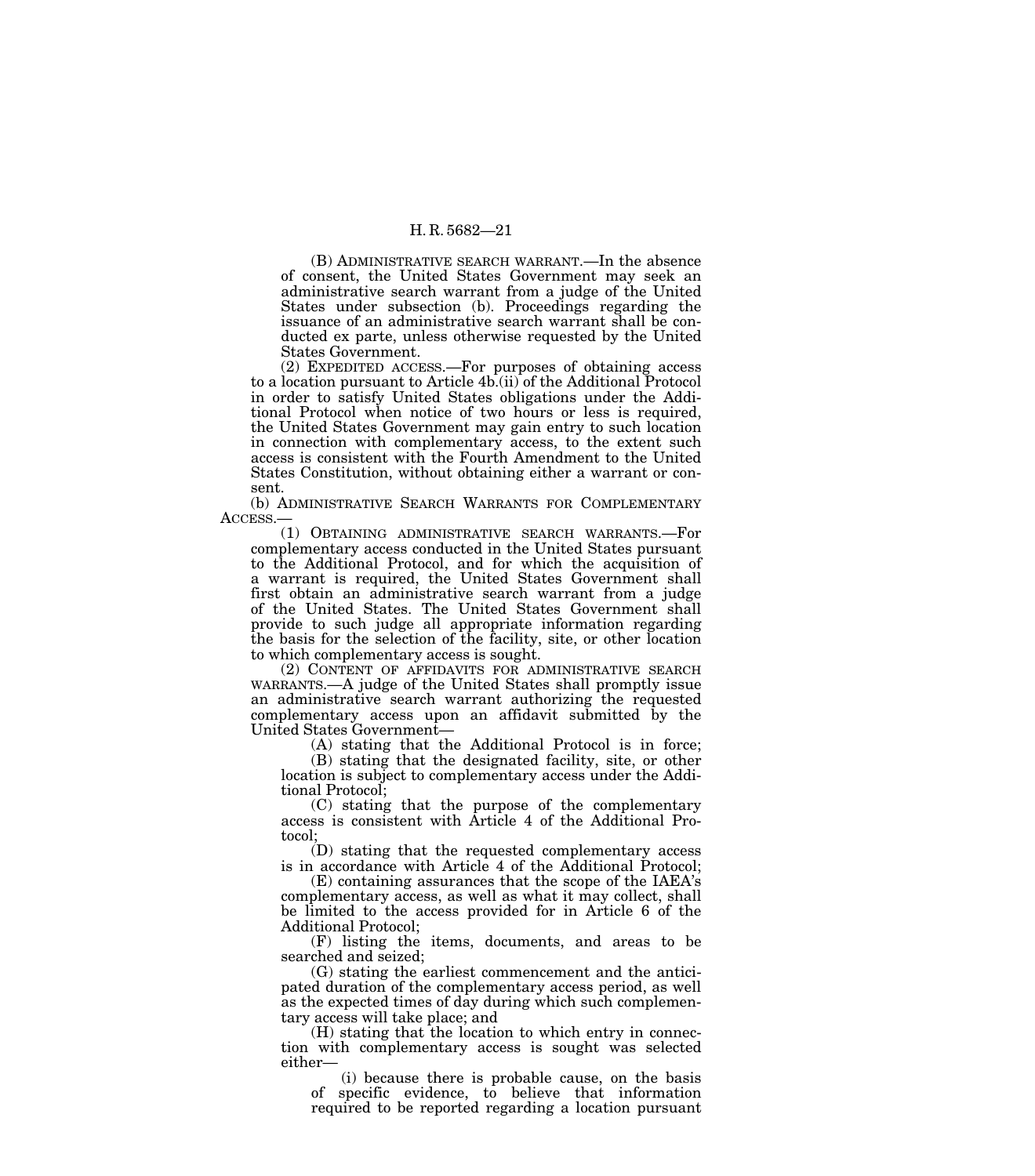to regulations promulgated under this title is incorrect or incomplete, and that the location to be accessed contains evidence regarding that violation; or

(ii) pursuant to a reasonable general administrative plan based upon specific neutral criteria.

(3) CONTENT OF WARRANTS.—A warrant issued under paragraph (2) shall specify the same matters required of an affidavit under that paragraph. In addition, each warrant shall contain the identities of the representatives of the IAEA on the complementary access team and the identities of the representatives or designees of the United States Government required to display identifying credentials under section 222(c).

#### **SEC. 224. PROHIBITED ACTS RELATING TO COMPLEMENTARY ACCESS.**

It shall be unlawful for any person willfully to fail or refuse to permit, or to disrupt, delay, or otherwise impede, a complementary access authorized by this subtitle or an entry in connection with such access.

### **Subtitle C—Confidentiality of Information**

#### **SEC. 231. PROTECTION OF CONFIDENTIALITY OF INFORMATION.**

Information reported to, or otherwise acquired by, the United States Government under this title or under the Additional Protocol shall be exempt from disclosure under section 552 of title 5, United States Code.

### **Subtitle D—Enforcement**

#### **SEC. 241. RECORDKEEPING VIOLATIONS.**

It shall be unlawful for any person willfully to fail or refuse— (1) to establish or maintain any record required by any

regulation prescribed under this title;

(2) to submit any report, notice, or other information to the United States Government in accordance with any regulation prescribed under this title; or

 $(3)$  to permit access to or copying of any record by the United States Government in accordance with any regulation prescribed under this title.

#### **SEC. 242. PENALTIES.**

 $(a)$  CIVIL. $-$ 

(1) PENALTY AMOUNTS.—Any person that is determined, in accordance with paragraph (2), to have violated section 224 or section 241 shall be required by order to pay a civil penalty in an amount not to exceed \$25,000 for each violation. For the purposes of this paragraph, each day during which a violation of section 224 continues shall constitute a separate violation of that section.

(2) NOTICE AND HEARING.—

(A) IN GENERAL.—Before imposing a penalty against a person under paragraph (1), the head of an executive agency designated under section 211(a) shall provide the person with notice of the order. If, within 15 days after receiving the notice, the person requests a hearing, the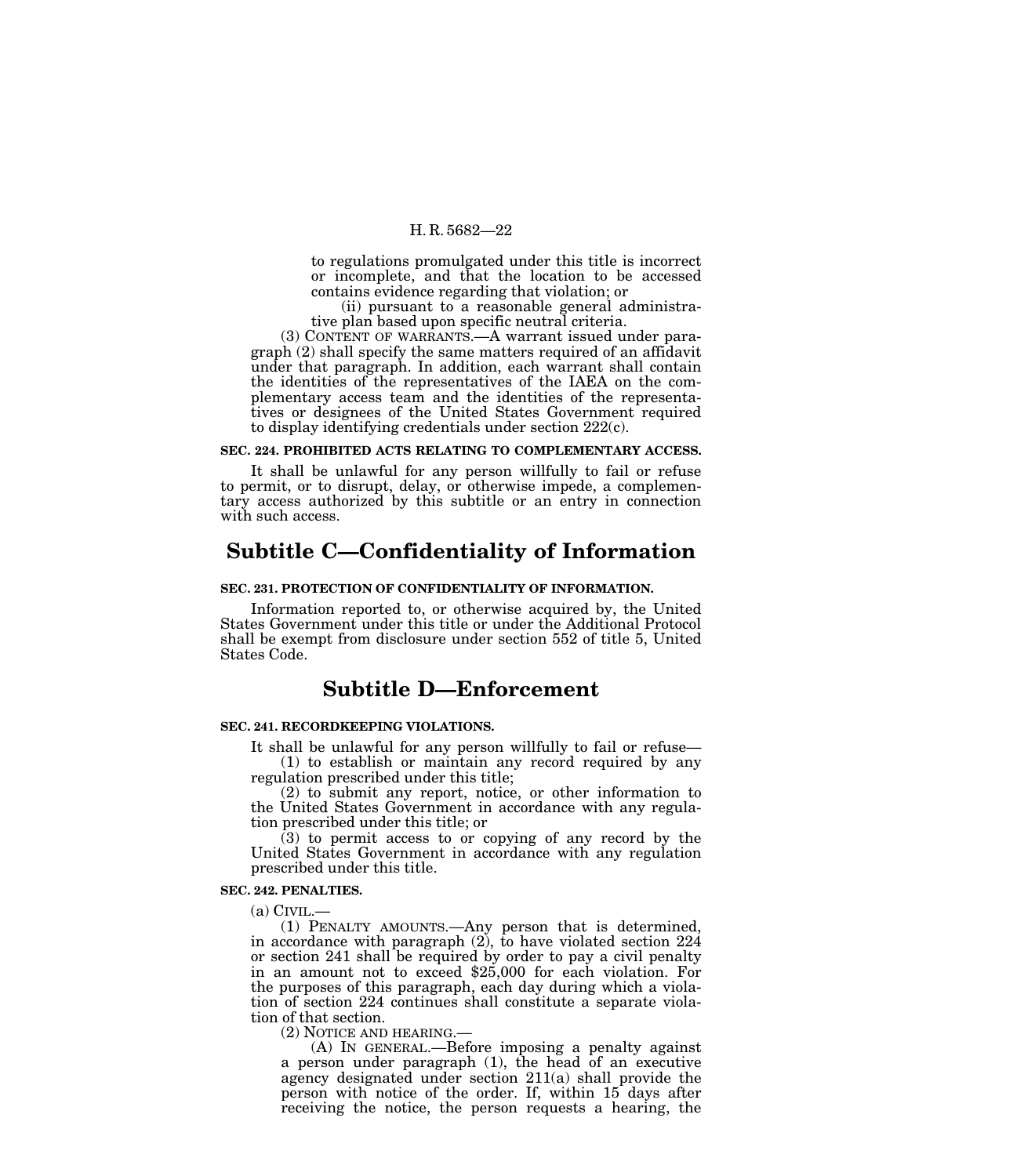head of the designated executive agency shall initiate a hearing on the violation.

(B) CONDUCT OF HEARING.—Any hearing so requested shall be conducted before an administrative judge. The hearing shall be conducted in accordance with the requirements of section 554 of title 5, United States Code. If no hearing is so requested, the order imposed by the head of the designated agency shall constitute a final agency action.

(C) ISSUANCE OF ORDERS.—If the administrative judge determines, upon the preponderance of the evidence received, that a person named in the complaint has violated section 224 or section 241, the administrative judge shall state the findings of fact and conclusions of law, and issue and serve on such person an order described in paragraph (1).

(D) FACTORS FOR DETERMINATION OF PENALTY AMOUNTS.—In determining the amount of any civil penalty, the administrative judge or the head of the designated agency shall take into account the nature, circumstances, extent, and gravity of the violation or violations and, with respect to the violator, the ability to pay, effect on ability to continue to do business, any history of such violations, the degree of culpability, the existence of an internal compliance program, and such other matters as justice may require.

(E) CONTENT OF NOTICE.—For the purposes of this paragraph, notice shall be in writing and shall be verifiably served upon the person or persons subject to an order described in paragraph (1). In addition, the notice shall—

(i) set forth the time, date, and specific nature of the alleged violation or violations; and

(ii) specify the administrative and judicial remedies available to the person or persons subject to the order, including the availability of a hearing and subsequent appeal.

(3) ADMINISTRATIVE APPELLATE REVIEW.—The decision and order of an administrative judge shall be the recommended decision and order and shall be referred to the head of the designated executive agency for final decision and order. If, within 60 days, the head of the designated executive agency does not modify or vacate the decision and order, it shall become a final agency action under this subsection.

(4) JUDICIAL REVIEW.—A person adversely affected by a final order may, within 30 days after the date the final order is issued, file a petition in the Court of Appeals for the District of Columbia Circuit or in the Court of Appeals for the district in which the violation occurred.

(5) ENFORCEMENT OF FINAL ORDERS.—

(A) IN GENERAL.—If a person fails to comply with a final order issued against such person under this subsection and—

(i) the person has not filed a petition for judicial review of the order in accordance with paragraph (4), or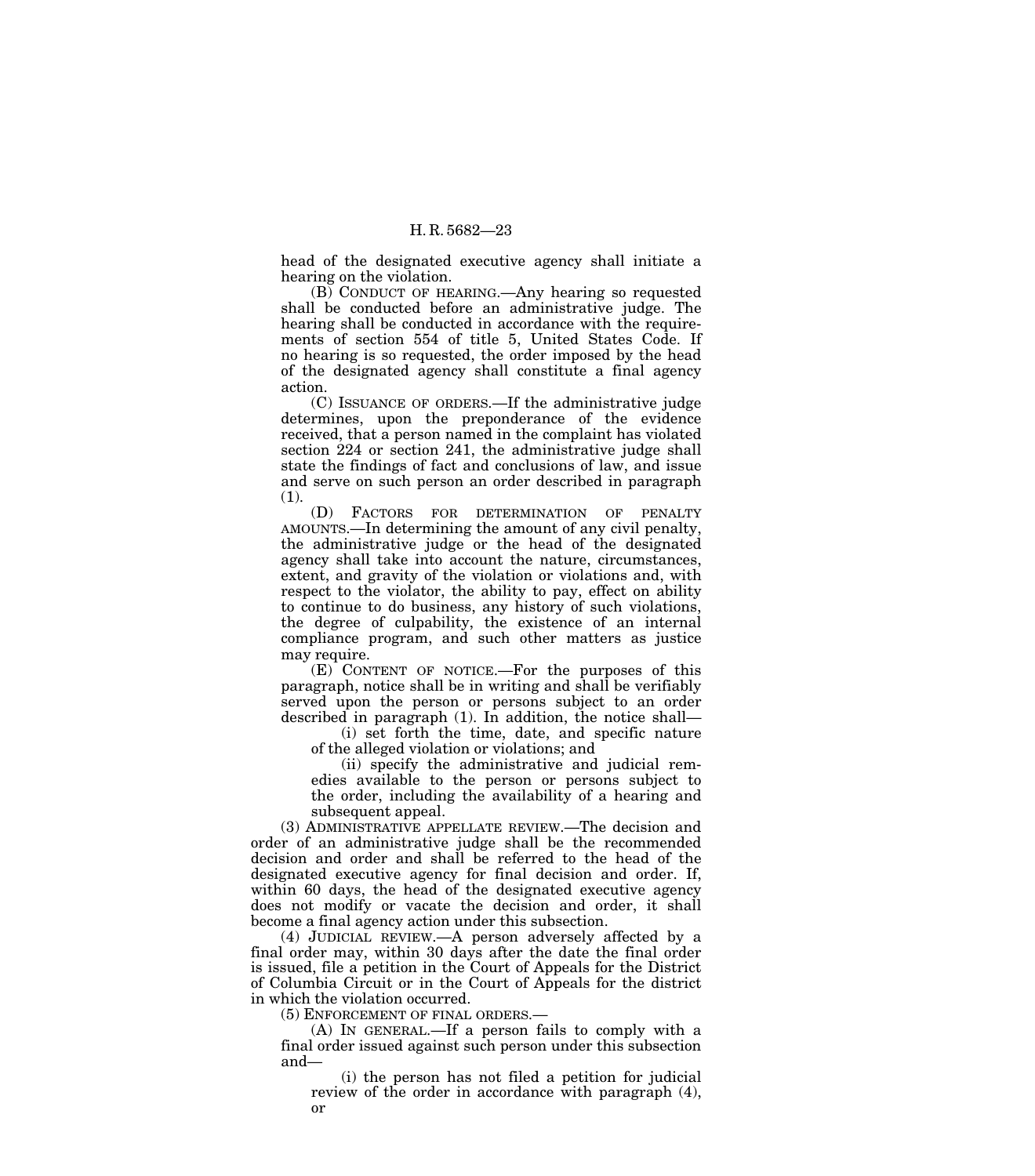(ii) a court in an action brought under paragraph (4) has entered a final judgment in favor of the designated executive agency,

the head of the designated executive agency shall commence a civil action to seek compliance with the final order in any appropriate district court of the United States.

(B) NO REVIEW.—In any such civil action, the validity and appropriateness of the final order shall not be subject to review.

(C) INTEREST.—Payment of penalties assessed in a final order under this section shall include interest at currently prevailing rates calculated from the date of expiration of the 60-day period referred to in paragraph (3) or the date of such final order, as the case may be.

(b) CRIMINAL.—Any person who violates section 224 or section 241 may, in addition to or in lieu of any civil penalty which may be imposed under subsection (a) for such violation, be fined under title 18, United States Code, imprisoned for not more than five years, or both.

#### **SEC. 243. SPECIFIC ENFORCEMENT.**

(a) JURISDICTION.—The district courts of the United States shall have jurisdiction over civil actions brought by the head of an executive agency designated under section 211(a)—

(1) to restrain any conduct in violation of section 224 or section 241; or

(2) to compel the taking of any action required by or under this title or the Additional Protocol.

(b) CIVIL ACTIONS.—

(1) IN GENERAL.—A civil action described in subsection (a) may be brought—

(A) in the case of a civil action described in paragraph (1) of such subsection, in the United States district court for the judicial district in which any act, omission, or transaction constituting a violation of section 224 or section 241 occurred or in which the defendant is found or transacts business; or

(B) in the case of a civil action described in paragraph (2) of such subsection, in the United States district court for the judicial district in which the defendant is found or transacts business.

(2) SERVICE OF PROCESS.—In any such civil action, process shall be served on a defendant wherever the defendant may reside or may be found.

### **Subtitle E—Environmental Sampling**

#### **SEC. 251. NOTIFICATION TO CONGRESS OF IAEA BOARD APPROVAL OF WIDE-AREA ENVIRONMENTAL SAMPLING.**

(a) IN GENERAL.—Not later than 30 days after the date on which the Board of Governors of the IAEA approves wide-area environmental sampling for use as a safeguards verification tool, the President shall notify the appropriate congressional committees.

(b) CONTENT.—The notification under subsection (a) shall contain—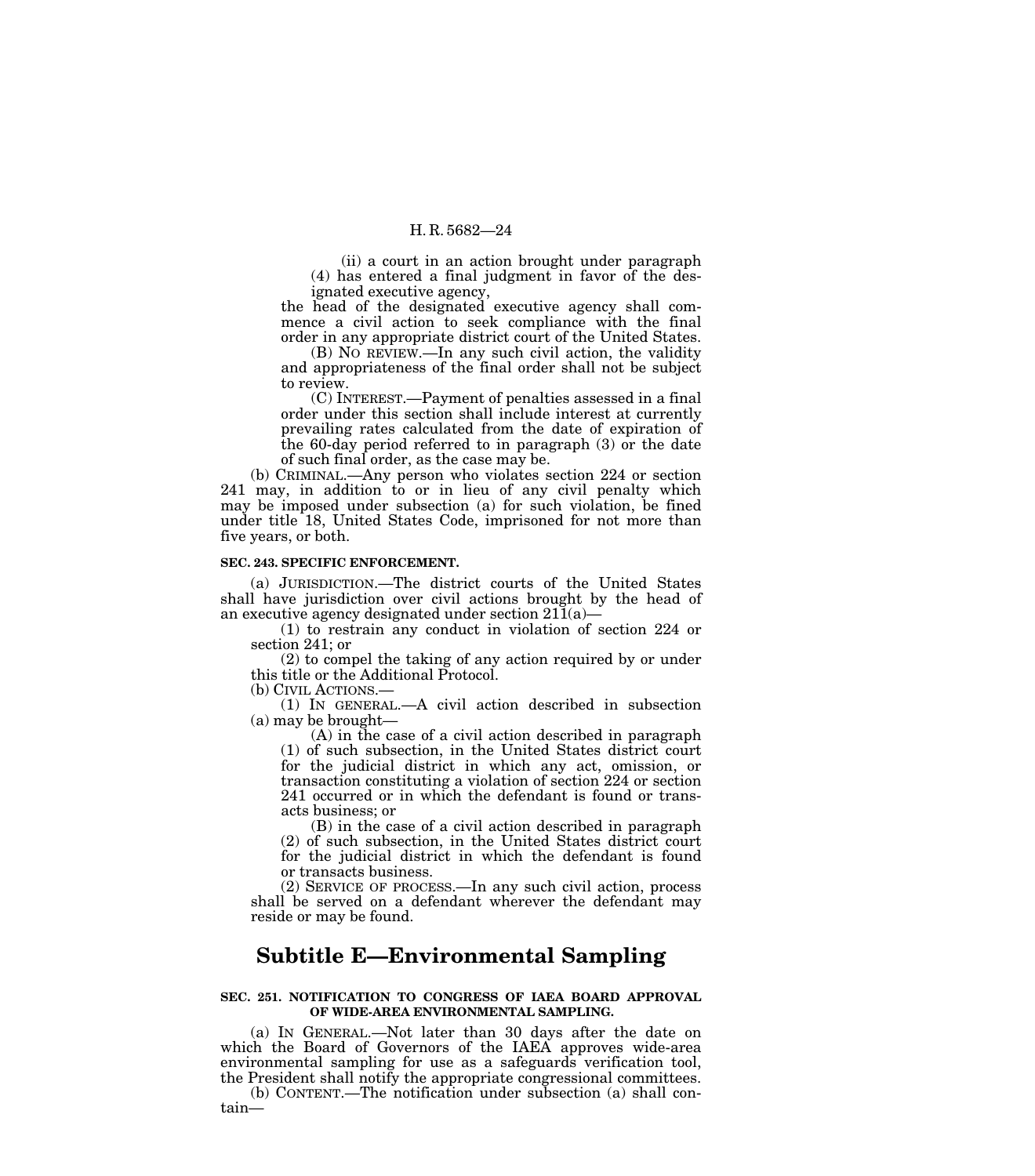(1) a description of the specific methods and sampling techniques approved by the Board of Governors that are to be employed for purposes of wide-area sampling;

(2) a statement as to whether or not such sampling may be conducted in the United States under the Additional Protocol; and

(3) an assessment of the ability of the approved methods and sampling techniques to detect, identify, and determine the conduct, type, and nature of nuclear activities.

#### **SEC. 252. APPLICATION OF NATIONAL SECURITY EXCLUSION TO WIDE-AREA ENVIRONMENTAL SAMPLING.**

In accordance with Article 1(b) of the Additional Protocol, the United States shall not permit any wide-area environmental sampling proposed by the IAEA to be conducted at a specified location in the United States under Article 9 of the Additional Protocol unless the President has determined and reported to the appropriate congressional committees with respect to that proposed use of environmental sampling that—

(1) the proposed use of wide-area environmental sampling is necessary to increase the capability of the IAEA to detect undeclared nuclear activities in the territory of a non-nuclearweapon State Party;

 $(2)$  the proposed use of wide-area environmental sampling will not result in access by the IAEA to locations, activities, or information of direct national security significance; and

(3) the United States—

(A) has been provided sufficient opportunity for consultation with the IAEA if the IAEA has requested complementary access involving wide-area environmental sampling; or

(B) has requested under Article 8 of the Additional Protocol that the IAEA engage in complementary access in the United States that involves the use of wide-area environmental sampling.

#### **SEC. 253. APPLICATION OF NATIONAL SECURITY EXCLUSION TO LOCA-TION-SPECIFIC ENVIRONMENTAL SAMPLING.**

In accordance with Article 1(b) of the Additional Protocol, the United States shall not permit any location-specific environmental sampling in the United States under Article 5 of the Additional Protocol unless the President has determined and reported to the appropriate congressional committees with respect to that proposed use of environmental sampling that—

(1) the proposed use of location-specific environmental sampling is necessary to increase the capability of the IAEA to detect undeclared nuclear activities in the territory of a nonnuclear-weapon State Party;

(2) the proposed use of location-specific environmental sampling will not result in access by the IAEA to locations, activities, or information of direct national security significance; and

(3) with respect to the proposed use of environmental sampling, the United States—

(A) has been provided sufficient opportunity for consultation with the IAEA if the IAEA has requested complementary access involving location-specific environmental sampling; or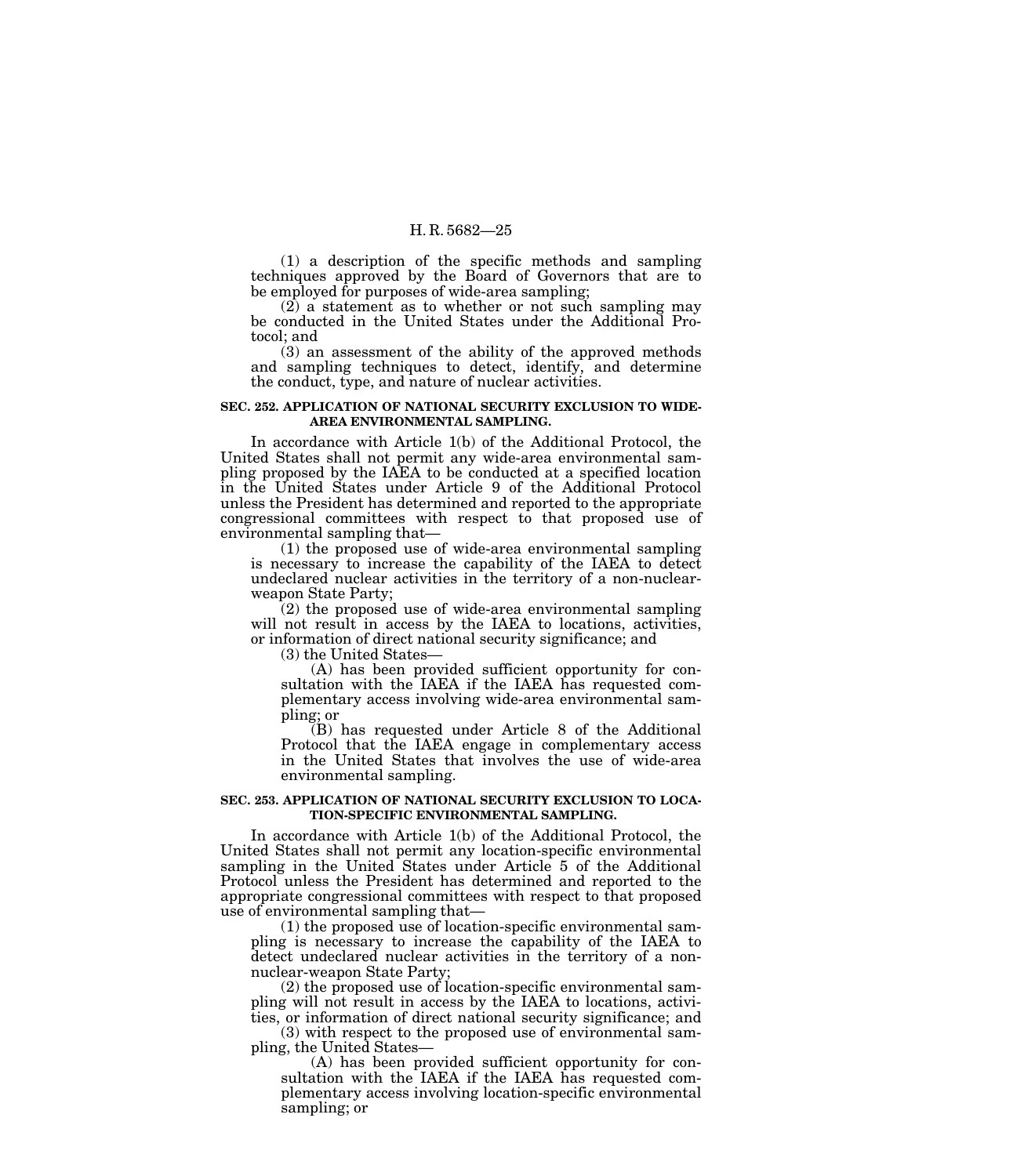(B) has requested under Article 8 of the Additional Protocol that the IAEA engage in complementary access in the United States that involves the use of locationspecific environmental sampling.

#### **SEC. 254. RULE OF CONSTRUCTION.**

As used in this subtitle, the term ''necessary to increase the capability of the IAEA to detect undeclared nuclear activities in the territory of a non-nuclear-weapon State Party'' shall not be construed to encompass proposed uses of environmental sampling that might assist the IAEA in detecting undeclared nuclear activities in the territory of a non-nuclear-weapon State Party by—

(1) setting a good example of cooperation in the conduct of such sampling; or

(2) facilitating the formation of a political consensus or political support for such sampling in the territory of a nonnuclear-weapon State Party.

## **Subtitle F—Protection of National Security Information and Activities**

#### **SEC. 261. PROTECTION OF CERTAIN INFORMATION.**

(a) LOCATIONS AND FACILITIES OF DIRECT NATIONAL SECURITY SIGNIFICANCE.—No current or former Department of Defense or Department of Energy location, site, or facility of direct national security significance shall be declared or be subject to IAEA inspection under the Additional Protocol.

(b) INFORMATION OF DIRECT NATIONAL SECURITY SIGNIFI-CANCE.—No information of direct national security significance regarding any location, site, or facility associated with activities of the Department of Defense or the Department of Energy shall be provided under the Additional Protocol.

(c) RESTRICTED DATA.—Nothing in this title shall be construed to permit the communication or disclosure to the IAEA or IAEA employees of restricted data controlled by the provisions of the Atomic Energy Act of 1954 (42 U.S.C. 2011 et seq.), including in particular "Restricted Data" as defined under paragraph (1) of section 11 y. of such Act (42 U.S.C. 2014(y)).

(d) CLASSIFIED INFORMATION.—Nothing in this Act shall be construed to permit the communication or disclosure to the IAEA or IAEA employees of national security information and other classified information.

#### **SEC. 262. IAEA INSPECTIONS AND VISITS.**

(a) CERTAIN INDIVIDUALS PROHIBITED FROM OBTAINING ACCESS.—No national of a country designated by the Secretary of State under section 620A of the Foreign Assistance Act of 1961 (22 U.S.C. 2371) as a government supporting acts of international terrorism shall be permitted access to the United States to carry out an inspection activity under the Additional Protocol or a related safeguards agreement.

(b) PRESENCE OF UNITED STATES GOVERNMENT PERSONNEL.— IAEA inspectors shall be accompanied at all times by United States Government personnel when inspecting sites, locations, facilities, or activities in the United States under the Additional Protocol.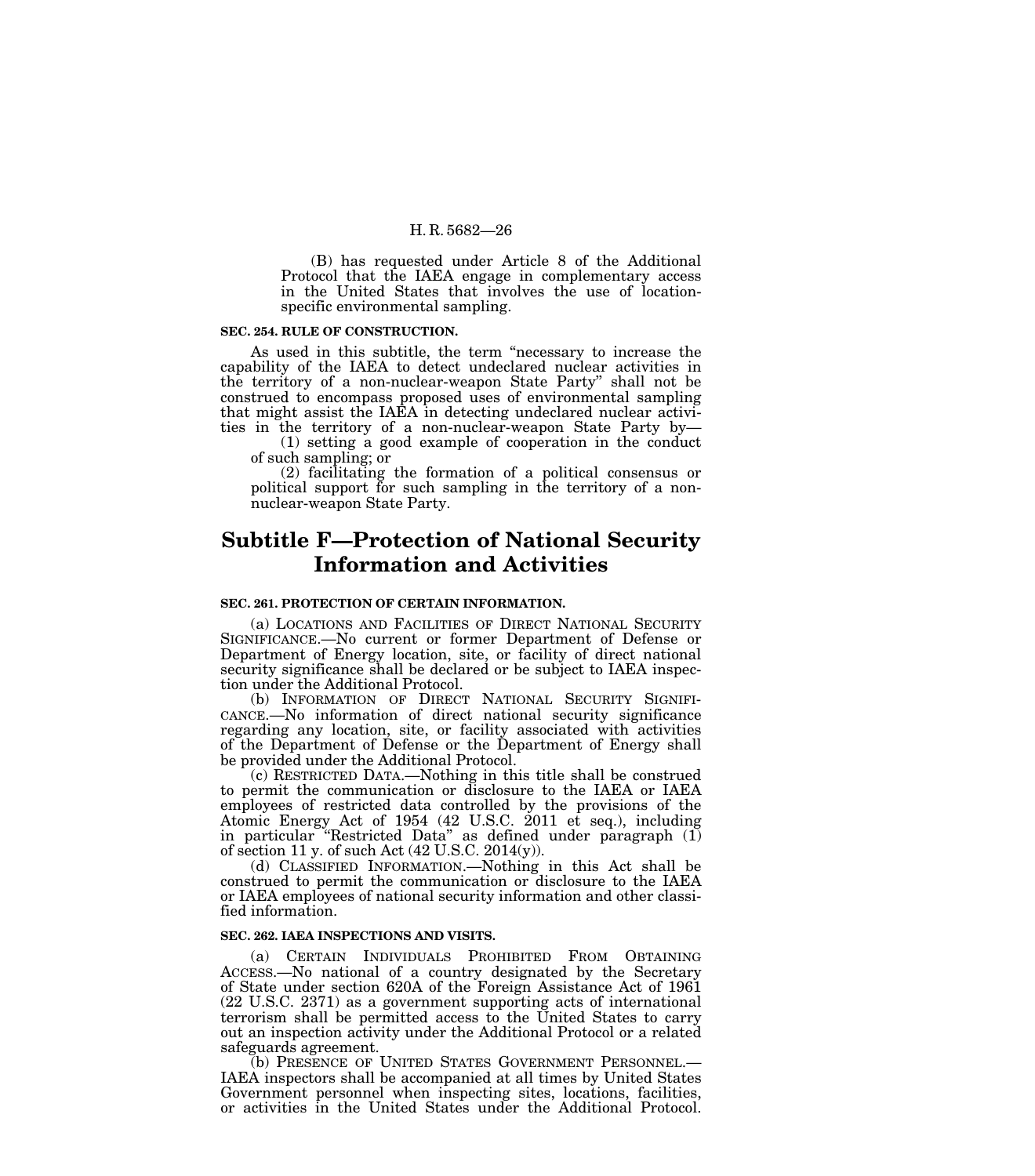(c) VULNERABILITY AND RELATED ASSESSMENTS.—The President shall conduct vulnerability, counterintelligence, and related assessments not less than every 5 years to ensure that information of direct national security significance remains protected at all sites, locations, facilities, and activities in the United States that are subject to IAEA inspection under the Additional Protocol.

### **Subtitle G—Reports**

#### **SEC. 271. REPORT ON INITIAL UNITED STATES DECLARATION.**

Not later than 60 days before submitting the initial United States declaration to the IAEA under the Additional Protocol, the President shall submit to Congress a list of the sites, locations, facilities, and activities in the United States that the President intends to declare to the IAEA, and a report thereon.

#### **SEC. 272. REPORT ON REVISIONS TO INITIAL UNITED STATES DEC-LARATION.**

Not later than 60 days before submitting to the IAEA any revisions to the United States declaration submitted under the Additional Protocol, the President shall submit to Congress a list of any sites, locations, facilities, or activities in the United States that the President intends to add to or remove from the declaration, and a report thereon.

#### **SEC. 273. CONTENT OF REPORTS ON UNITED STATES DECLARATIONS.**

The reports required under section 271 and section 272 shall present the reasons for each site, location, facility, and activity being declared or being removed from the declaration list and shall certify that—

(1) each site, location, facility, and activity included in the list has been examined by each agency with national security equities with respect to such site, location, facility, or activity; and

(2) appropriate measures have been taken to ensure that information of direct national security significance will not be compromised at any such site, location, facility, or activity in connection with an IAEA inspection.

#### **SEC. 274. REPORT ON EFFORTS TO PROMOTE THE IMPLEMENTATION OF ADDITIONAL PROTOCOLS.**

Not later than 180 days after the entry into force of the Additional Protocol, the President shall submit to the appropriate congressional committees a report on—

(1) measures that have been or should be taken to achieve the adoption of additional protocols to existing safeguards agreements signed by non-nuclear-weapon State Parties; and

(2) assistance that has been or should be provided by the United States to the IAEA in order to promote the effective implementation of additional protocols to existing safeguards agreements signed by non-nuclear-weapon State Parties and the verification of the compliance of such parties with IAEA obligations, with a plan for providing any needed additional funding.